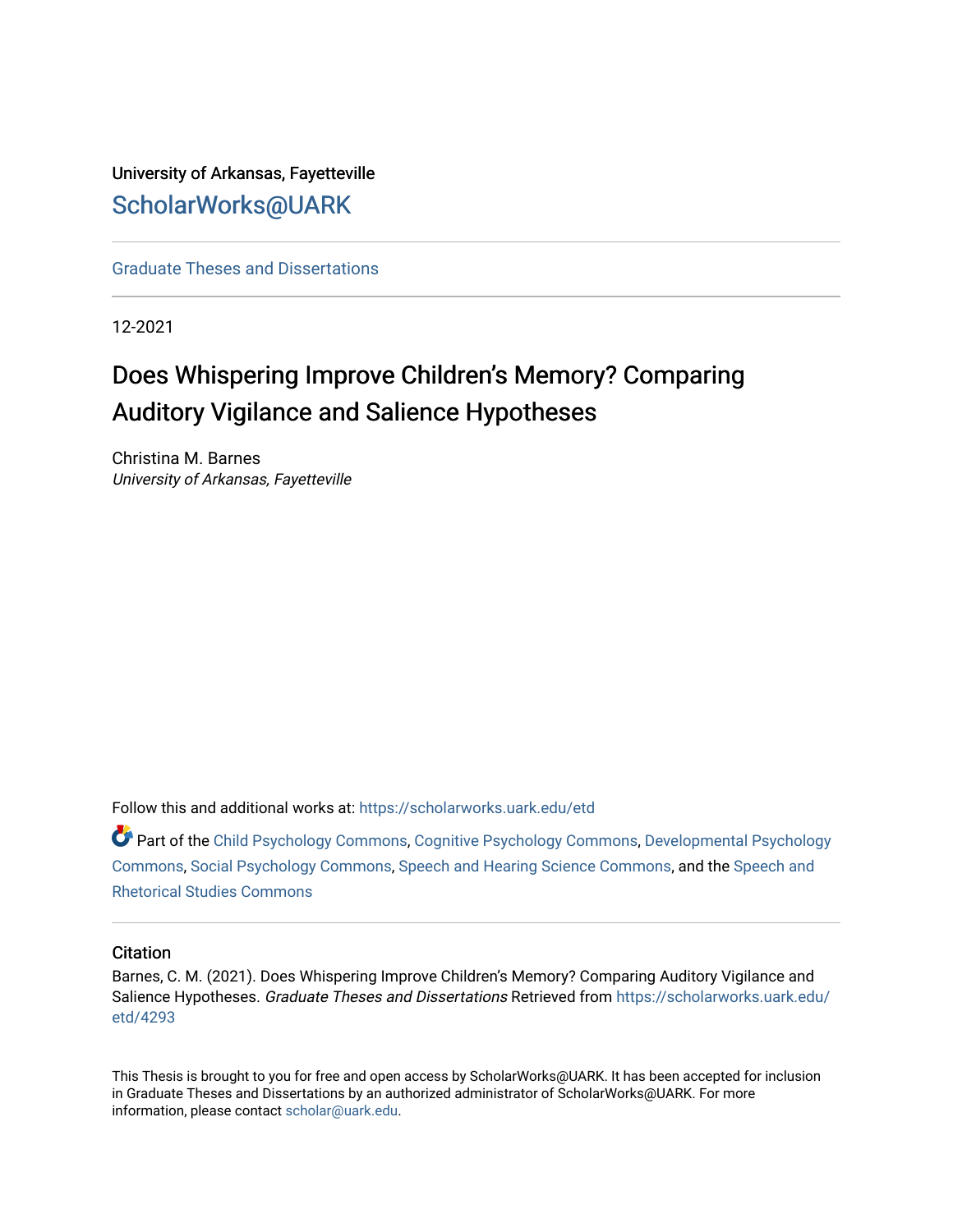# Does Whispering Improve Children's Memory? Comparing Auditory Vigilance and Salience Hypotheses

A thesis submitted in partial fulfillment of the requirements for the degree of Master of Arts in Psychology

by Christina M. Barnes Christopher Newport University Bachelor of Science in Psychology 2019

> December 2021 University of Arkansas

This thesis is approved for recommendation to the Graduate Council

Douglas Behrend, Ph.D. Thesis Director

Ellen Leen-Feldner, Ph.D. Committee Member

William Levine, Ph.D. Committee Member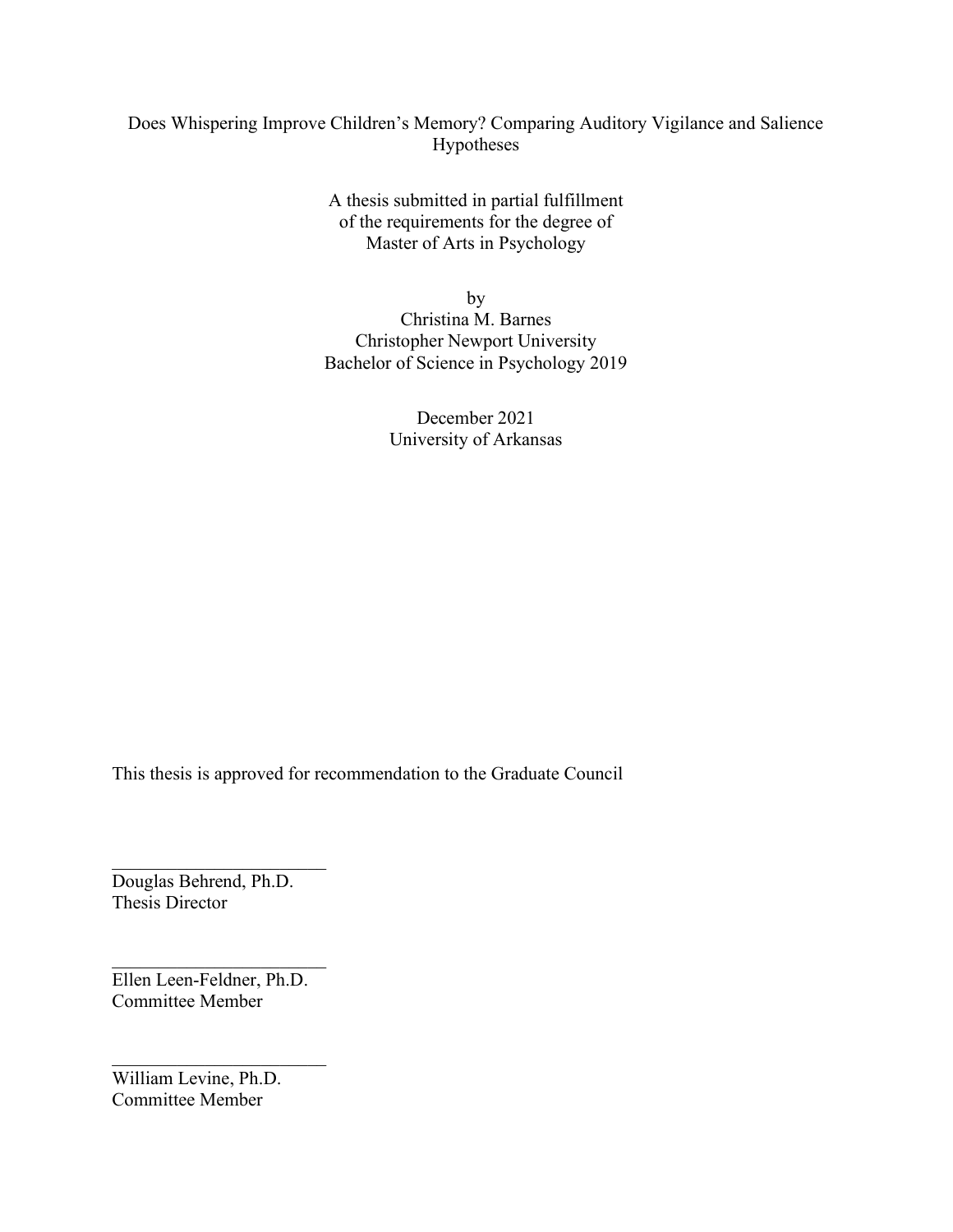#### **Abstract**

Oral communication is one of the primary tools children use to learn new information and speech registers can deliver additional meaning to the words someone uses. Cirillo's (2004) vigilance hypothesis states "Whispering can affect the psychobiological state of recipients, and in particular raise their auditory vigilance" (Cirillo, 2004, p. 76). Building on this theory, the current study investigates the role of whispering and children's memory by examining a whispering vigilance, whispering salience which focused on the changes between normal and whisper registers, and combined vigilance and salience hypotheses to determine if whispering contributes to the recall of information. Using video animations participants were presented normal and whispered a register combination. Characters in these animations carried out a simple conversation in either a whispered or normal base register before the target information was spoken in a whispered or normal register before finishing the conversation in the base register. Participants were then given a cued recall question to assess their memory for the target information. Results demonstrated that whispering does not play a role in the recall of target information of any of the hypotheses. Rather than whispering impacting the informational knowledge, participants in the current study may have used whispering and the register changes to provide details about the speaker's intentions. Future studies should continue to investigate the ways in which children learn to navigate the unique characteristics and communicative function of whispered speech.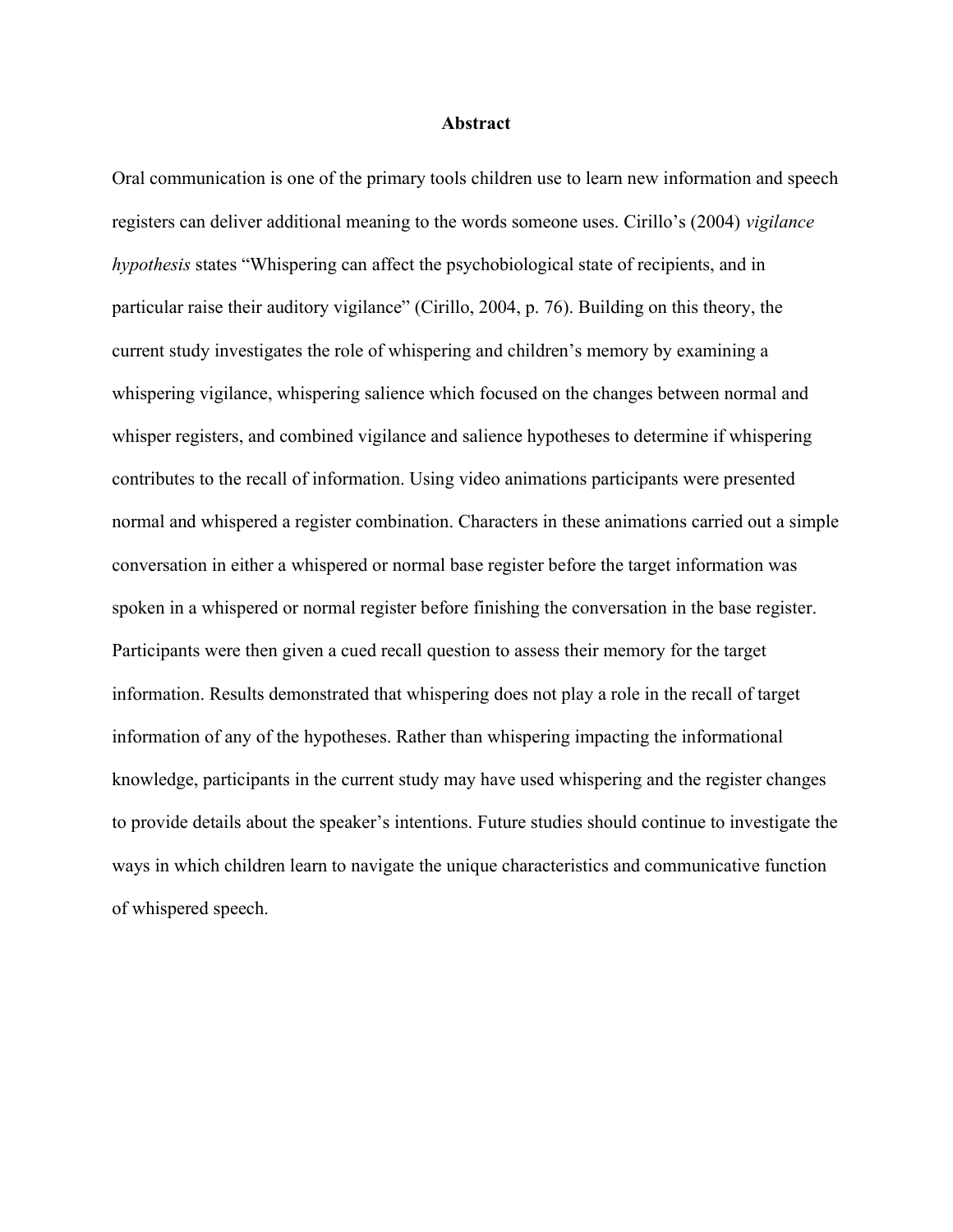# **Contents**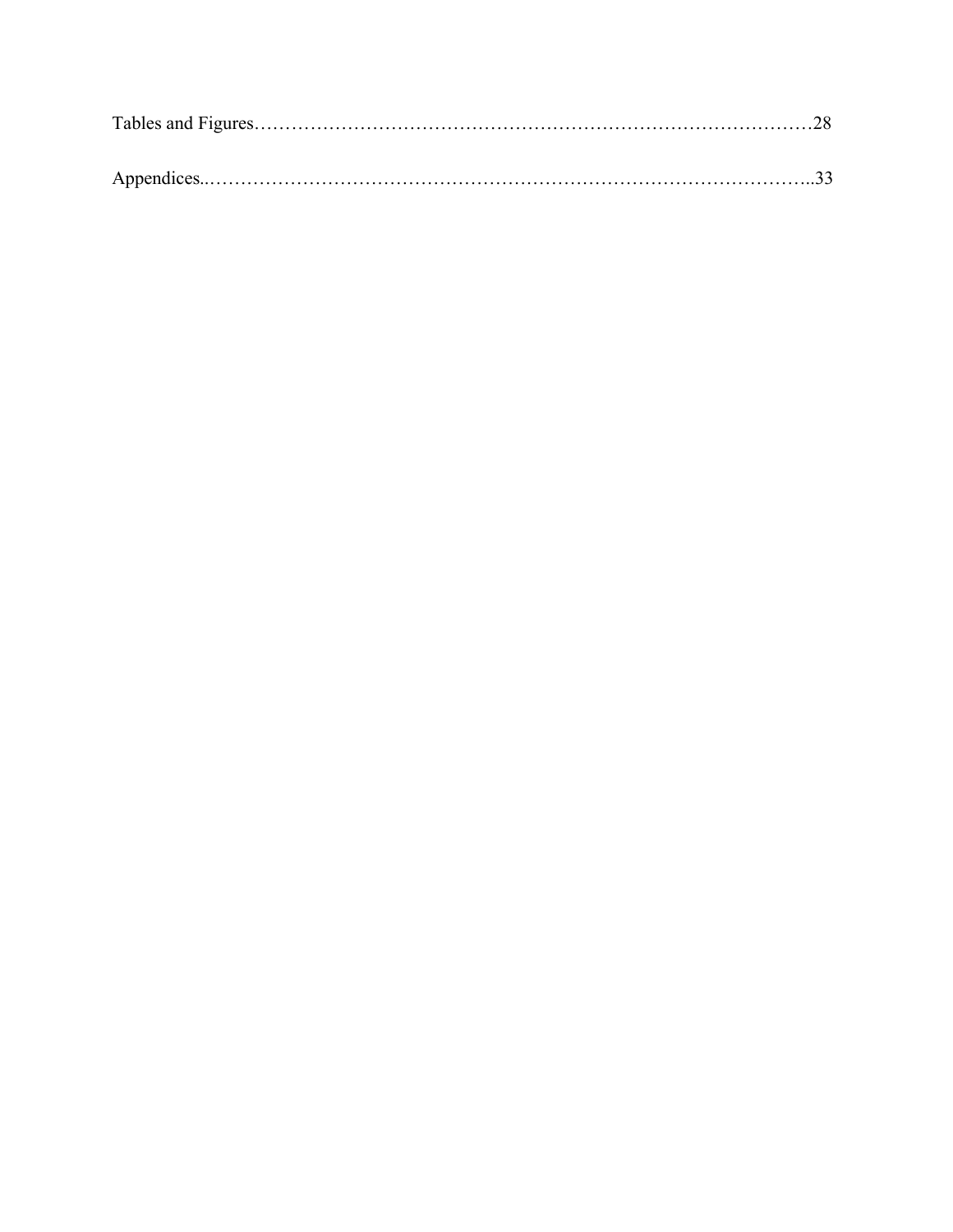#### **Introduction**

Most people recognize that the words we say are important to communicate effectively, but what about the way we say these words? How do our speech registers affect how we receive information and how we respond? A speech register is a phonological change in pitch, intonation, or phonetics of a spoken utterance. Some examples include softness, loudness, high pitch, exaggerated intonation, and grammatical modification (Weeks, 1971). Register is different from speech dialect because dialects provide details about the speaker's origin and linguistic groups whereas registers carry information about what the speaker intends to communicate. Of the registers, one of the more nuanced ones is whispered speech. Whispering is often identified as a decrease in volume with normal register speech presenting at 65 decibels and whispered speech presenting at approximately 50 decibels (Cirillo, 2002). However, whispering differs from normal speech because the folds above the larynx press downwards and restrict the vocal folds from vibrating. Without the vibration provided by the vocal folds air passes through and the resulting turbulent sound is known as a whisper (Cirillo & Todt, 2005). The act of whispering may not be as vocally efficient for the communicator because the efficiency with which the number of syllables per breath is produced decreases. Nevertheless, more often than not the recipient is still able to understand the content of a whispered message just as well as a normal register. Despite having the same communicative abilities as normal intensity speech, whispering is used quite infrequently in day-to-day life, which makes it a communication technique that can play a role in our perception and memory of whispered information. The purpose of this study is to assess the ways in which whispering influences how children remember information. This study will test a vigilance hypothesis, a salience hypothesis, and a combined hypothesis to determine which factors are important for the recall of information.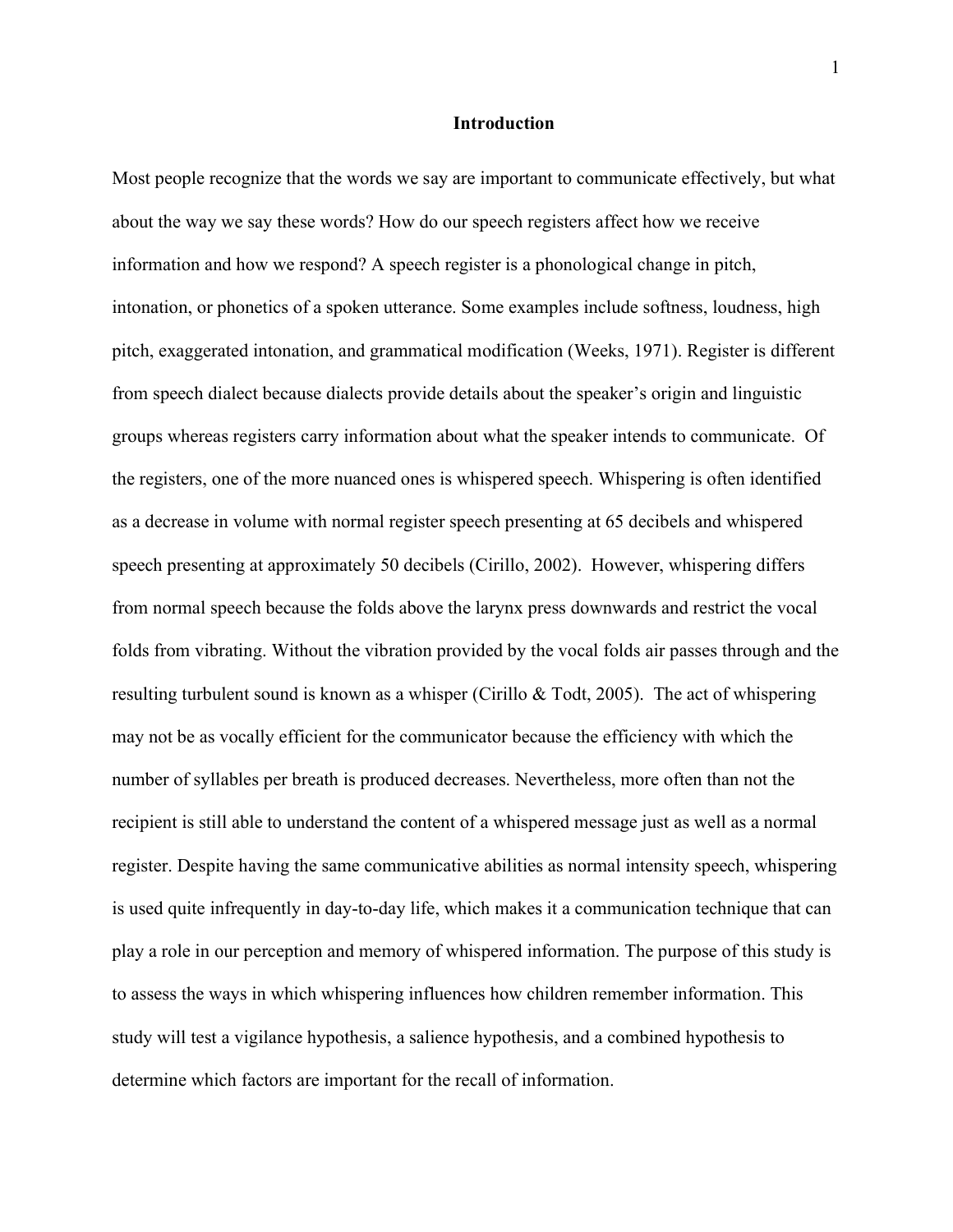# Characteristics of Whispered Speech

Whispering is multifaceted when it comes to making judgements because whispered speech carries distinct social functions (Cirillo & Todt, 2002; Cirillo & Todt, 2005). For example, whispering can be used to communicate privileged information, to reduce volume, or to be polite. Emotions can also be extracted from whispered speech (Cirillo & Todt, 2002). This can lead to both highly positive experiences regarding whispers but also negative effects when whispering is used in public (Cirillo, 2004). Without changing the content of information, vocal modulation shifts like whispering can be a cue with varying meanings and as a result, different patterns of usage may emerge between whispered speech and normal speech.

To examine adults' judgements of why whispering is used and how it is perceived, Cirillo (2002) surveyed 350 college students and discovered varying explanations, most of them being tied to social perceptions. Most participants noted that while they generally have positive feelings towards whispering, their use of whispering and their perception of whispered information depended on the context surrounding the situation. Few participants, about 38%, said they used whispering in private for partner bonding but 90% said they whispered most often in public. Here, the more nuanced elements of whispering revealed themselves because participants recalled whispering in public for a variety of reasons such as trying not to disturb others, to be playful with others, to share privileged information, or to increase curiosity and draw others in (Cirillo, 2002). The function of whispering is context-based and thus requires a level of understanding between the communicator and the recipient to function properly. When we use whispering to communicate in a different way than we use regular speech it piques curiosity in the listener. However, these uses of whispering become less positive when this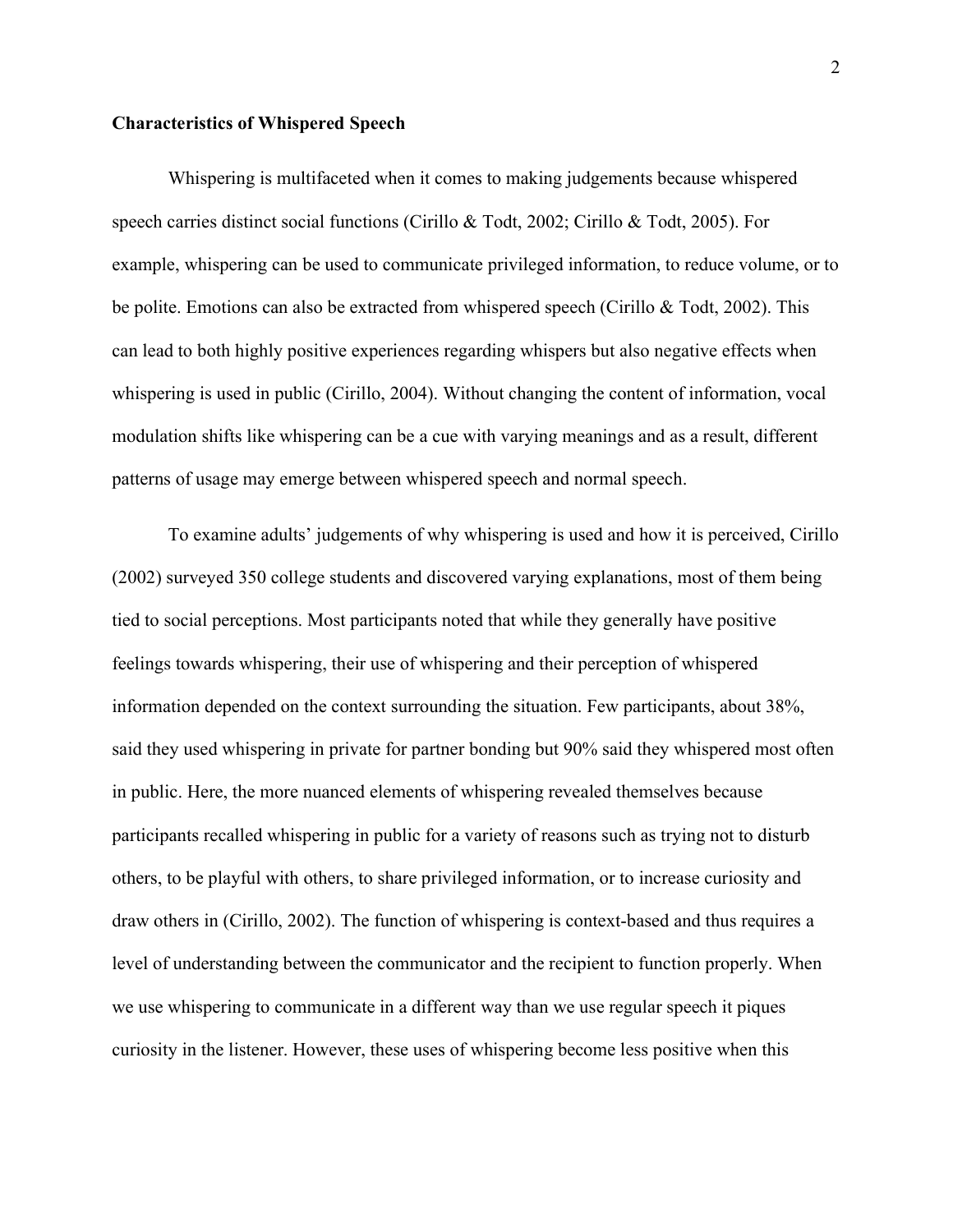understanding breaks down, most notably when an individual is not privy to a whispered conversation.

Cirillo (2002) found that participants had a desire to pay attention and understand the information being shared when they heard others whispering in public. Approximately 22% of participants stated they used whispering in public in order to communicate privileged information to others and 20% said that when others are whispering in public they often assumed the whispers were about them. Interpretations of the content and function of whispering differ depending upon whether speakers are engaging in whispering themselves or they are the outside party to a whispered conversation simply because whispering is a unique tool for communication. Even when the content itself may be irrelevant or mundane the act of whispering alone seems to increase attention and can be explained with the vigilance hypothesis. Cirillo's (2004) vigilance hypothesis states "Whispering can affect the psychobiological state of recipients, and in particular raise their auditory vigilance" (Cirillo, 2004, p. 76). This vigilance hypothesis is the framework for the current study, which seeks to examine if information shared in a whisper register is more likely to be remembered than information spoken in a normal register. If whispering increases auditory vigilance, then it is possible that the additional attention exercised when exposed to whispering could help encode information into long term memory.

However, this is not the only possible explanation for why whispering may increase auditory vigilance. Whispering is more than just lowering the volume of a voice; there is a physical change to the vocal cords when switching from normal intensity speech to whispered speech. Perhaps it is this switch between registers that increases attention, and not just the whisper alone. Thus, this *salience hypothesis* presents the idea that attention increases for any content presented in a register that differs from the original base register. That is, regardless of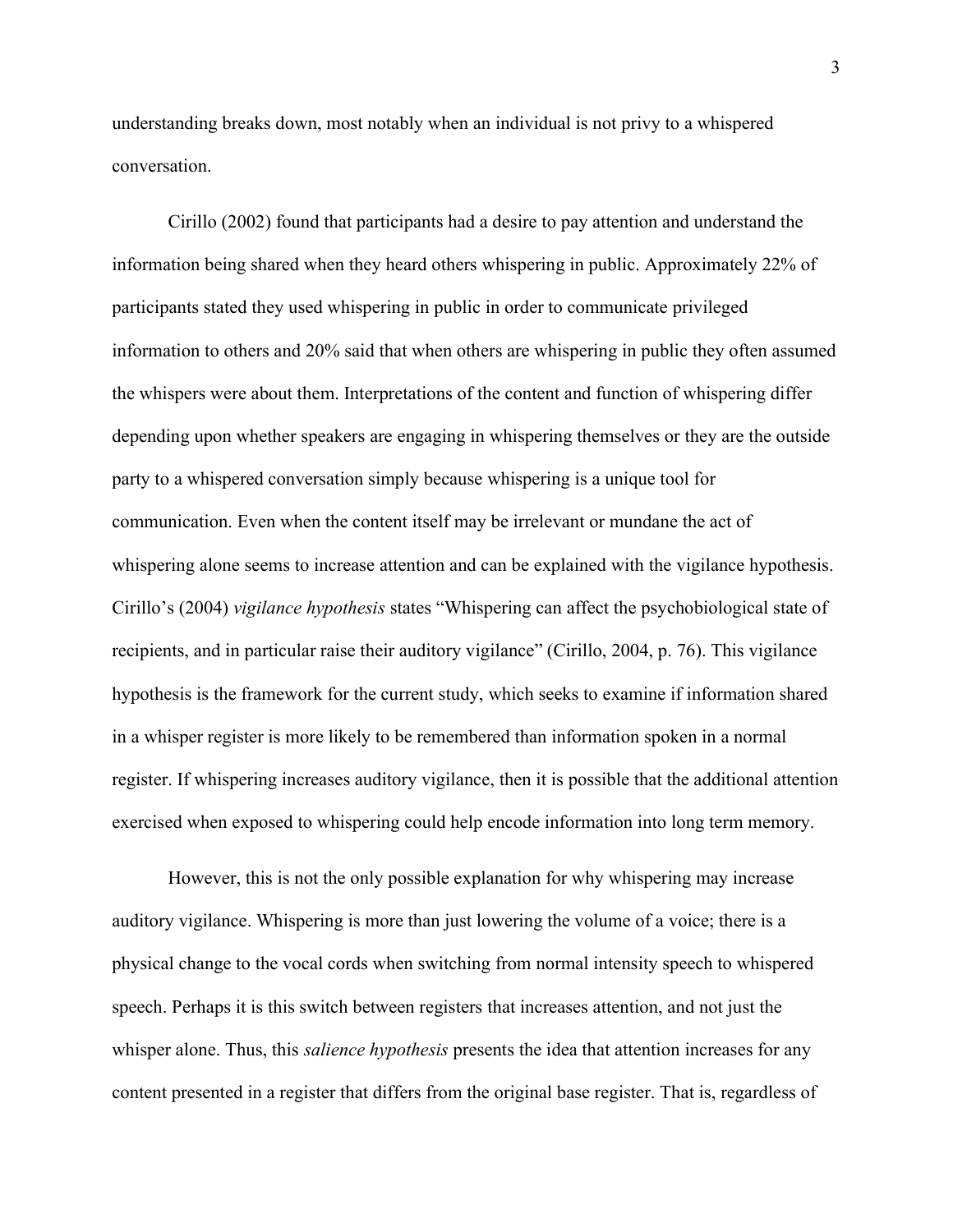whether a person begins by hearing whispered tones first or normal tones, the change in registers is a communicative cue and therefore attention towards that content would increase. The vigilance and salience hypotheses are important starting points to understand how whispering impacts memory, and whether register changes can improve the ability to recall information.

### Vigilance Hypothesis

 First, to understand how the vigilance hypothesis might play a role in memory, it is important to evaluate the social assumptions that develop from whispered speech. Experiencing a conversation as an outsider is called co-listening and people often experience whispering differently when they are a co-listener versus being addressed directly (Cirillo, 2002). The ingroup hypothesis presented by Cirillo explains this distinction and clarifies that whispering can cause individuals to feel a sense of ingroup bonding when they are involved in a whispered information exchange and can make co-listeners feel socially isolated from the conversation when they are not privy to the whispered information. Being a co-listener of a whispered conversation increases the assumption that the information has some unique meaning and cause individuals to feel a strong desire to be a part of the information exchange to feel connected to an ingroup. The reason for this is likely because whispering can be used to communicate privileged information. Privileged information is information that is not easily accessible to a broader audience. Some of the most common examples of privileged information includes secrets, surprises, or intellectual property (Behrend, Girgis, & Stevens, 2018). Behrend et al. presented children three to five years of age and adults with vignettes of either privileged or conventional information. After hearing each vignette, participants indicated whether they believed the protagonist should tell the information, should not tell, or if either option was appropriate. Overall, participants were more selective about sharing privileged information compared to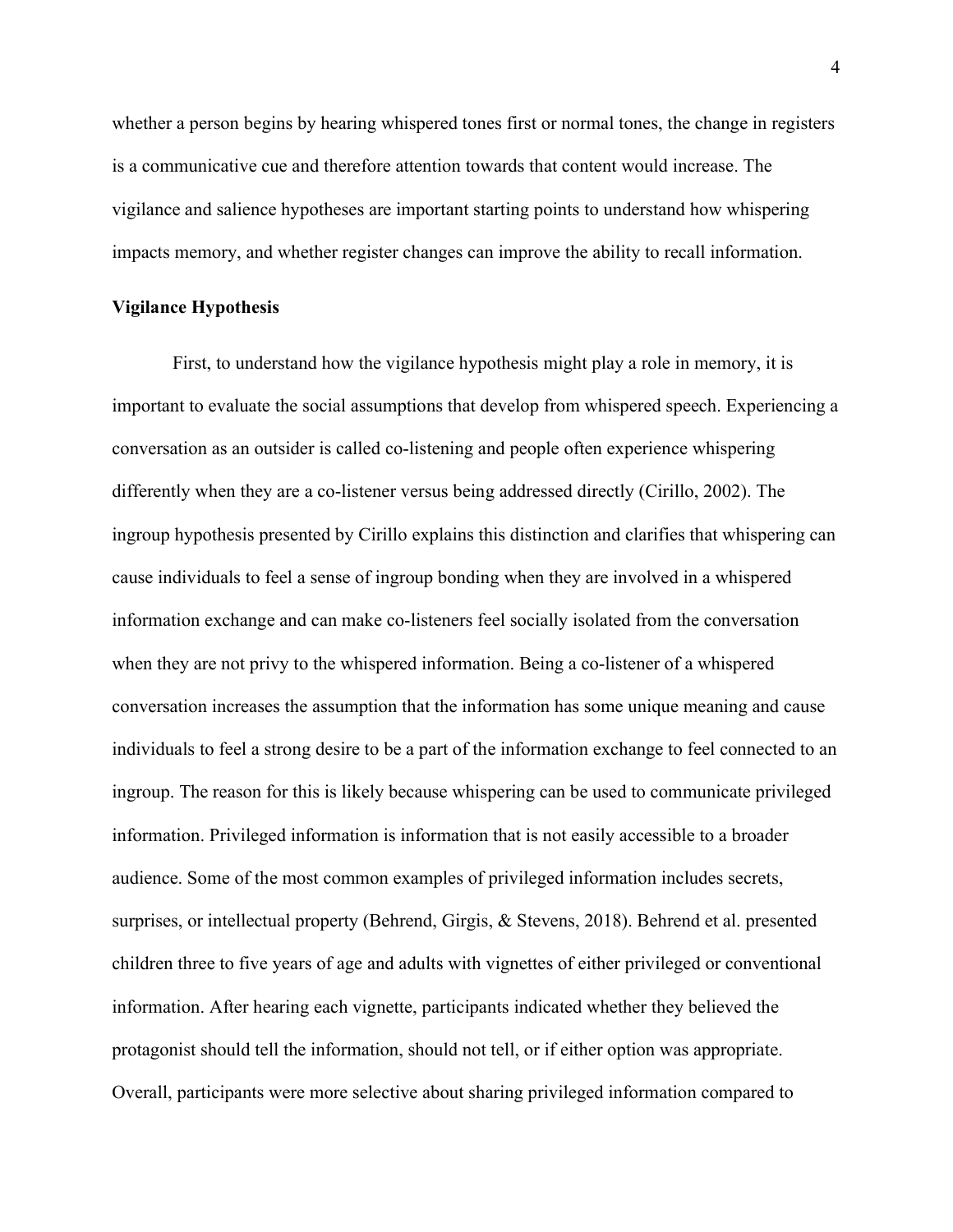conventional information; however, a clear developmental difference was found with five-yearold children outperforming three-year-old children in their ability to distinguish between privileged and conventional information but not quite performing at the level of the adults in the study.

Additionally, Behrend et al. (2018) used social judgements based on group alliances to characterize distinctions drawn from privileged or conventional information. In their Study 2, story characters were either information sharers or information withholders who both knew some type of information. In this case, an object was hidden but both the sharer and withholder were aware of the location. To assess social preferences, each actor expressed either that they knew where the object was and would disclose the location or they knew where it was but would not share that information. The children were then asked which character they would want to be friends with. In this between-subjects design, children were assigned either to a conventional information condition or privileged information condition. In the conventional condition, children selected the sharer as a friend more frequently whereas in the privileged information condition, the character who withheld the information was more often selected as the preferred friend. The findings presented here demonstrate how group membership can frame children's perceptions of information and the sharing of that information. When children believe information is conventional and should be freely shared, they prefer those who share that information. Similarly, children preferred others who withheld privileged information. It appears that the ingroup hypothesis may play a role in increasing vigilance and ultimately memory for whispered information. When people are co-listeners they have no idea if the information is valuable and yet they may remain vigilant to avoid becoming a member of an outgroup. It is reasonable to assume that this additional effort to hear whispered information may also mean that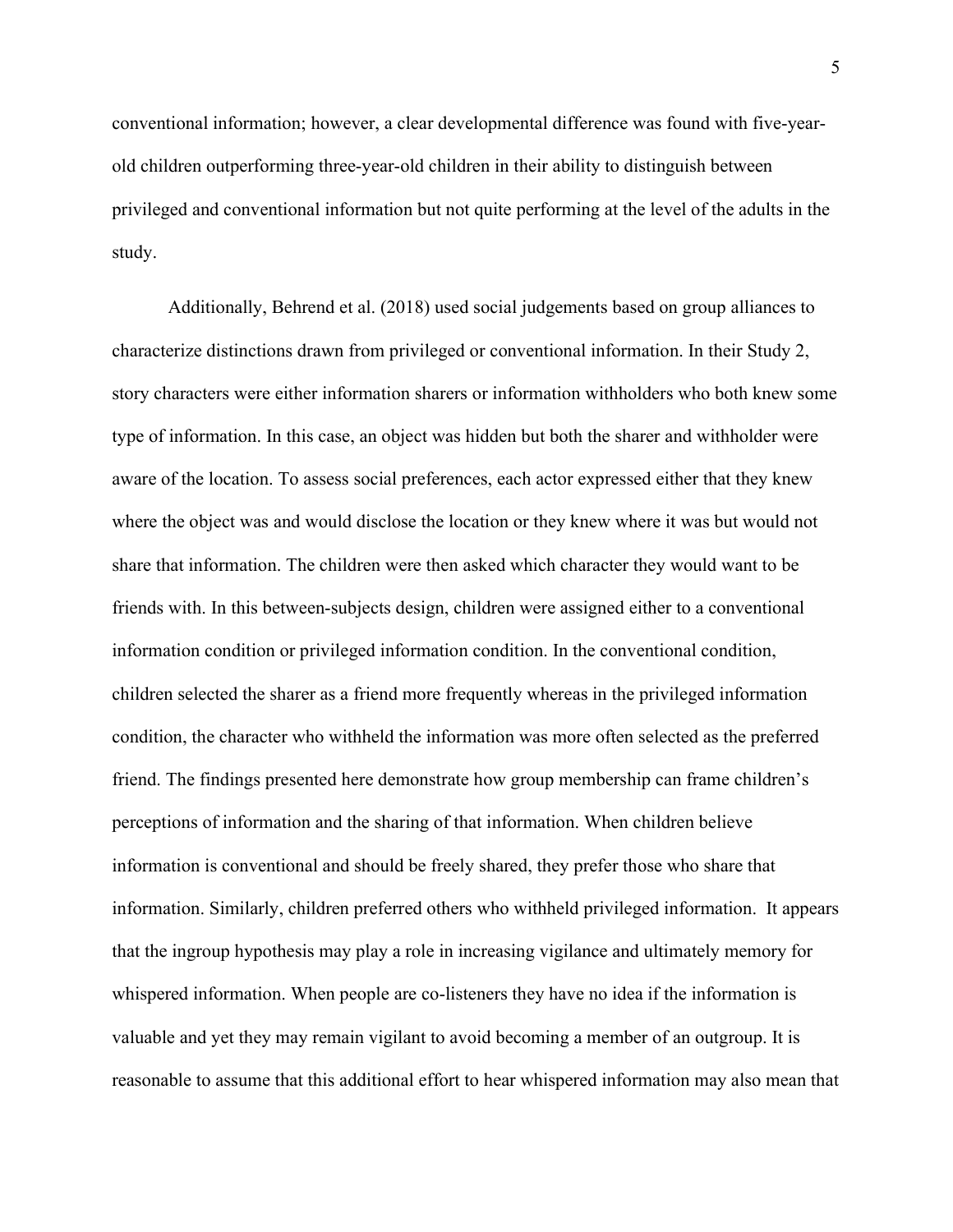a person is more likely to remember that information because it might hold important information on how to obtain status as an ingroup member or demonstrate loyalty to their ingroups. Group membership has stakes, and therefore remembering and appropriately attending to information can be an essential skill to develop.

The significance of developing a sense of group membership can be seen in early childhood when children are motivated to make connections with their group members. When this need is not met, children often experience negative affect and other consequences to their well-being (Over, 2016). To prevent those consequences, children learn to share privileged information with some people and withhold information from others to demonstrate their group loyalty and remain socially included. Misch, Over, and Carpenter (2016) found that keeping secrets solidifies ingroup alliances and that children ages four and five who were told a secret were much less likely to disclose to an outgroup member than an ingroup member, even when provided with an incentive for sharing. In this study, children ages four and five were divided into a yellow or green group based on the color of a scarf they were given by an experimenter. Puppets operated by the researchers were also given either yellow or green scarves. The child was left alone in the room and two puppets who were secret holders entered to hide a brown book. The puppets told the child that the book is a secret book of the yellow or green group and the child should not tell anyone about it. Next, a new puppet who had no scarf entered looking for what was hidden and asked the child if they knew what the object was and if they would tell. If the child did not immediately disclose, the puppet offered a sticker as an incentive. Each time the child declined to disclose or said nothing the puppet offered another sticker until 5 stickers had been presented to the child. Researchers found that children were more likely to keep a secret for an ingroup than an outgroup member as indicated solely by scarf color and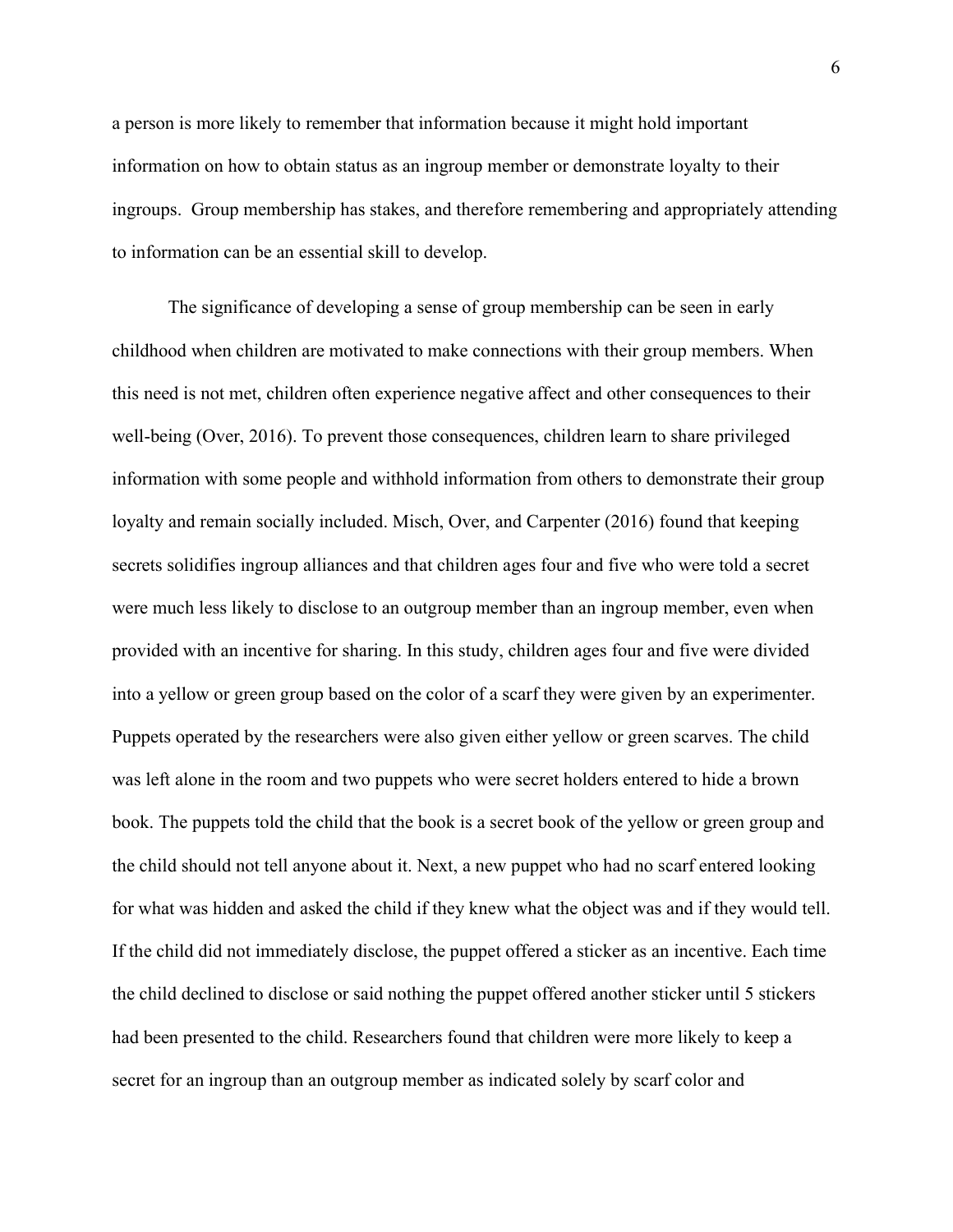demonstrated loyalty for no reward and tended to reject the sticker prize to favor their scarf group. The results of this study help to demonstrate the importance of information sharing patterns in group contexts. Children who had a desire to be a part of an ingroup and remain in that group treated that information differently depending on the group status of the puppet who asked for information. Because children recognize and find value in social groups, privileged information like whispered information holds more value as social capital. If whispered speech does carry more social weight than normal speech, the current study aims to investigate whether children are more likely to be vigilant and ultimately have better memory for information presented in a whisper register.

#### Salience Hypothesis

When focusing on Cirillo's (2003) vigilance hypothesis, value is placed on the characteristics of a whisper register, implying that no matter the context whispering itself is unique. However, this might not be the case. Perhaps, the register itself is not holding meaning, but instead a change between registers is what is increasing attention. Because humans cannot attend to all information at one time effectively, certain cues have a greater attention-grabbing quality and might cause a person to perceive that as stronger than others. According to Gunther, Muller, and Geyer (2016), the distinctiveness of a stimulus in relation to the surrounding stimuli is called salience. Consider a child playing with blocks in a toybox who finds a single blue square among a bunch of yellow squares. A blue square that differs from its surroundings might become a salient square and it draw more frequent or longer lasting attention. The current study uses salience to explain why whispering may stand out when compared to an expected stimulus like normal speech. According to Rácz, Hay, and Pierrehumbert (2017), perception of a salient object can either be because it contrasts with the environment or because the object contrasts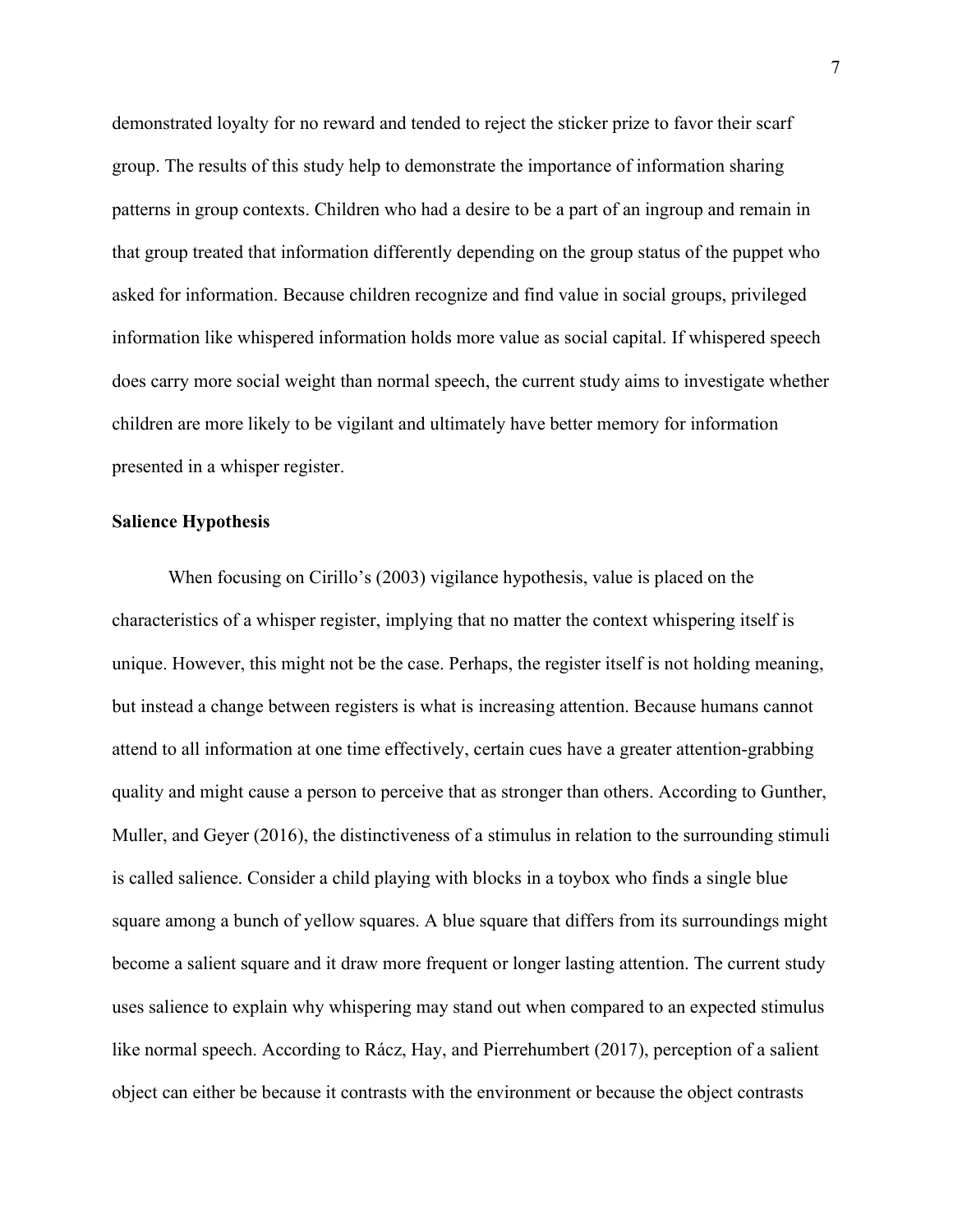with the observer's background knowledge and experience (Rácz et al., 2017). This definition of salience is one of many that have been used to explain why language affects perception differently in each person. In an attempt to classify the definitions of salience for language research, Schmid and Gunther (2016) argued that there are distinct outcomes that salient stimuli can yield based on the speech context and the individual's expectations and experience. From this, four different definitions for salience in language emerge. First, something can become salient because it exists in long term memory and a particular input would thus be familiar. Consider a new language learner, like a baby. If one of the few words they know is "ball", an adult saying that word would be highly familiar to them and the baby may find it more salient than another word. Second, the context can make something more salient if the cue is particularly relevant or highly expected at that moment. An example of this would be a word like "ball" standing out and having additional salience at a basketball game. If someone expects that to be the topic of conversation the word may have salience to the perceiver. Next, something can be salient because it is completely new to the individual. If you had never heard the word "ball" before and someone said it, you might be more likely to pay attention to that word because it stands out as the sole unfamiliar word among familiar others. Finally, something can become more salient because a person was not expecting it to be present in that context. This would be the case if you were at a swim meet and somebody said the word "ball". At a swim meet there are words that are typically used and it would be unexpected to hear the word. Under the conditions where those language expectations are violated, the word might become more salient (Schmid & Gunther, 2016).

While each of these definitions have value in different areas of language research, the definition about unexpected content has the most relevance to the current study. To further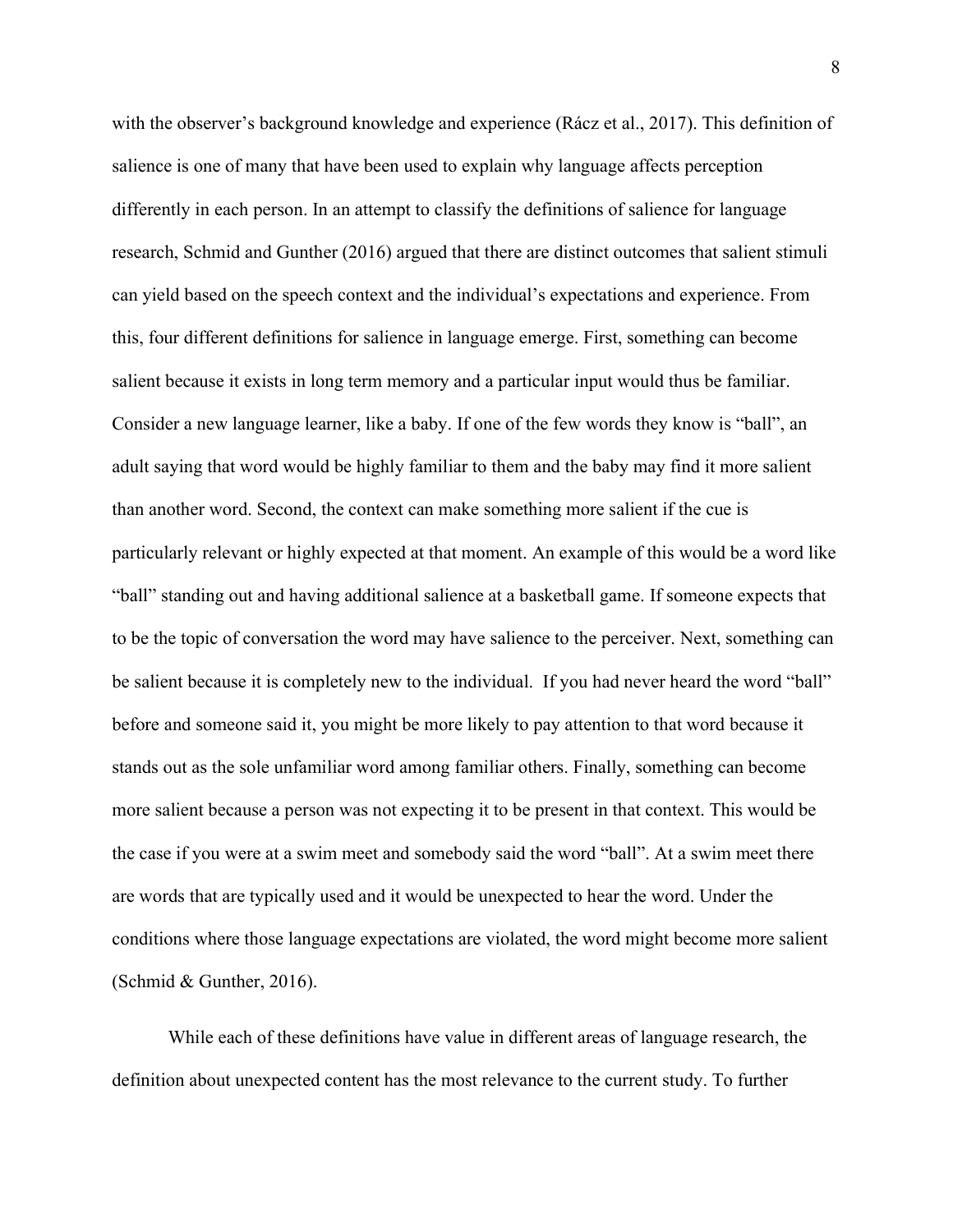explain how expectation violations can cause salience, Schmid and Gunther (2016) wrote, "The incoming cue fails to match expectations that are mainly activated from current linguistic, situational, and/or social context; this could arise from violations of collocational restrictions or preferences, from unfamiliar ways of referring to objects, or from different conceptions of the social significance of words" (Schmid & Gunther, 2016, p. 2). The current study seeks to determine whether information presented in a whisper is more likely to be remembered by children than information presented in a normal register. In addition to an auditory vigilance framework, auditory salience can also be used to address this question. Whispering does have unique social significance (Cirillo, 2002; Cirillo, 2004; Cirillo & Todt, 2005), so if whispering is introduced in a conversational context that is unfamiliar or violates the conceptions of use the content of the whisper might become more salient. For the most part, people are comfortable with the idea that conversations occur in one register because their previous experiences have modeled this. Switching registers from normal to a whisper (or vice versa) would most likely be a violation of the listener's expectations causing them to attend to the now salient cue. Using the concept of expectation violations, the salience hypothesis can explain that rather than normal or whisper registers carrying some meaning themselves, the change between registers can be surprising and thus will increase salience and memory for the information presented after a change.

An individual's personal experience with language and the rules for proper use can also cause a cue to become salient. Wildt, Rohlfing, and Scharlau (2019) provide some evidence for the development of salience with a unique focus on word learning in children. In this review paper, the researchers examine the role of salience and the child's ability to pair a word to the item it is referencing. In addition to the role salience plays in helping children learn words, the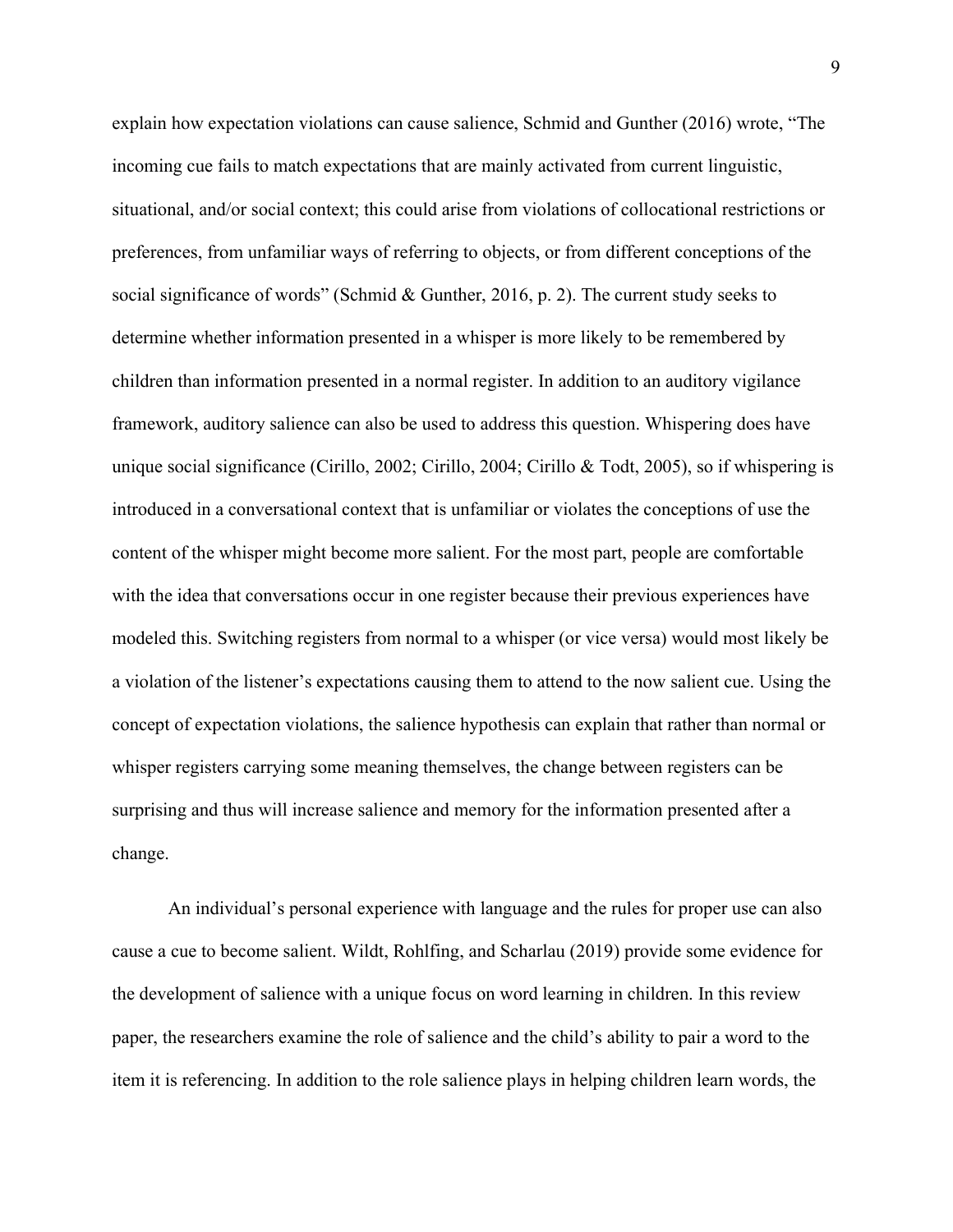researchers also present the idea of relevance as an essential tool for word learning skill. Relevance relies on engagement and interaction that serves a joint goal for word learning, whereas salience relies more on perception of the cue (Wildt, Rohlfing, & Scharlau, 2019). The researchers present the ideas as distinct, but in reality, the concepts of relevance and joint actions are similar to Schmid and Gunther's (2016) salience concepts. Cues that are relevant come from knowledge and experiences that have developed expectations of how the world is and what should occur. By having children engaged in joint actions to facilitate word learning, researchers are simply building the knowledge and experiences it takes to make the word relevant in the future. Finally, after experience has made a word relevant, children can form definitions and develop rules for proper use of that cue which explains the increase in salience when expectations are violated.

Even though most whispering studies have been done with adult populations, children do have familiarity with whispering and the contexts in which it is used. Barnes (2020) studied children's understanding of whispering and found beginning as young as four years old, children were able to identify and demonstrate whispering. In this same study, children were asked to list reasons a person might whisper and common responses included to communicate privileged information, to reduce the volume of their speaking voice, or to be polite. The rules that children learn about proper usage of whispering have come from their experience, and an instance that breaks one of these rules might be especially surprising to them. By introducing whispering in a context that children are not expecting, memory for that information could improve. In addition to the context rules children learn, switching between normal speech and whispered speech most likely violates the expectation that most information communicated in a single conversation will always be presented in the same register. If children perceive this change as unexpected, the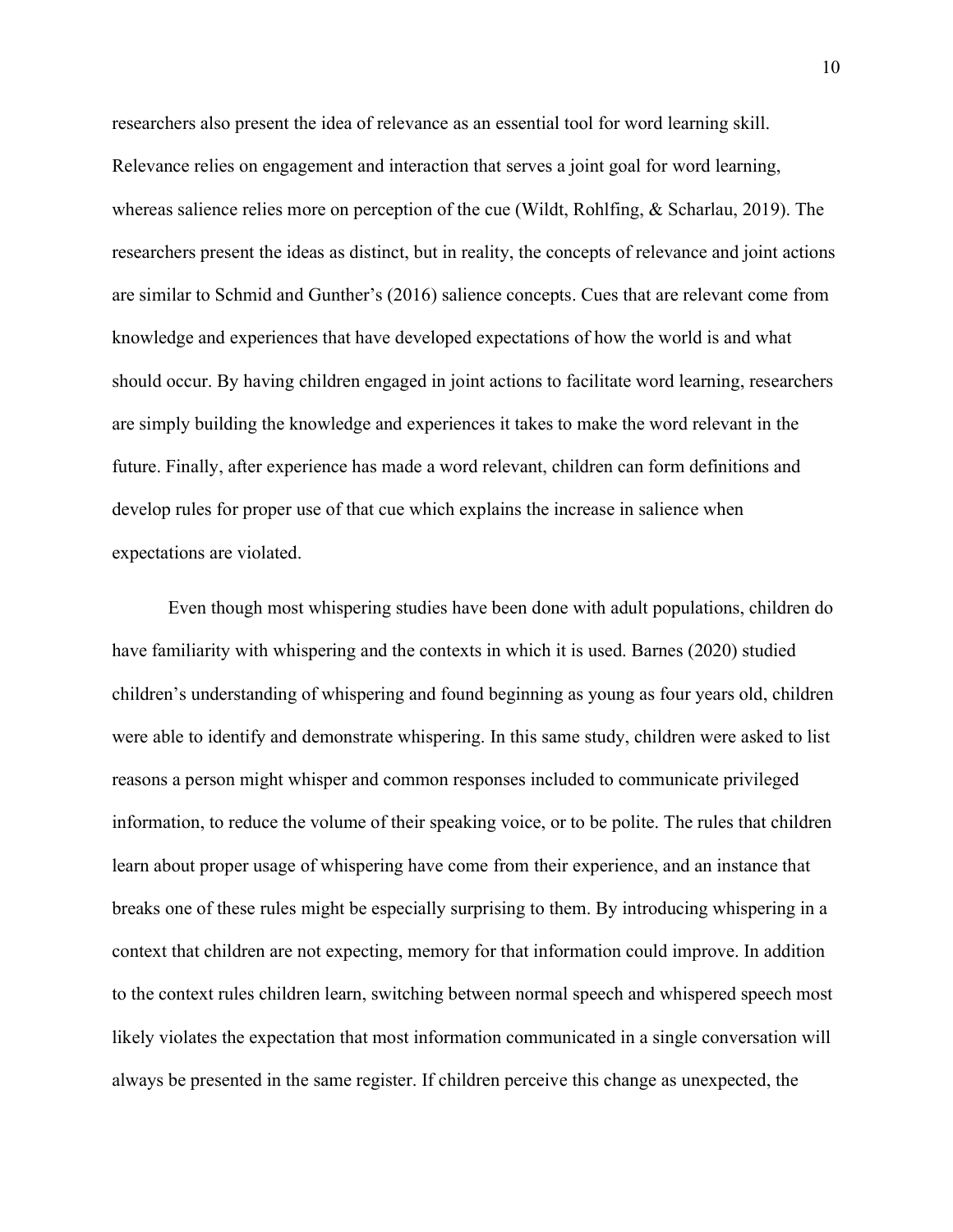information spoken following the register change might be a salient cue and the information will be more likely to be remembered by the listener. These factors add to the definitions of salience and present the idea that many changes can become salient if they are unexpected.

Overall, a salience hypothesis for memory may be an important consideration in understanding children's memory for whispered information. Some research provides evidence that attending to salient cues is an ability present at a young age (Bargones & Werner, 1994) whereas vigilance develops later in childhood (Jones, Moore, & Amitay, 2015). Regardless of the uniqueness of the cue, memory depends heavily on whether the cue is salient among other possible extraneous cues and after salience has made a cue stand out from others, it can be stored into memory and later recalled. If register salience plays a greater role in memory, the current study proposes that even when information is presented in a whisper, the shift between registers is more likely to draw the attention of the children and improve memory for that information.

#### Vigilance and Salience Combined

There is also the possibility that both vigilance and salience could play a role in improving children's memory of whispered information. In many conversations, comprehension relies on the listener's state of mind and characteristics of the spoken information. Both factors can impact in how the message is received, processed, and recalled. This is because vigilance relies on the listener to actively attend to what is being said while salience depends on the characteristics of the stimulus to increase the listener's attention. For information to be properly communicated however, there is a possibility that information is remembered better when the perceiver is being attentive and the information is attention catching. Rather than operating independently, both vigilance and salience could be responsible for increasing memory for information. The potential role that can be played by both vigilance and salience is evident in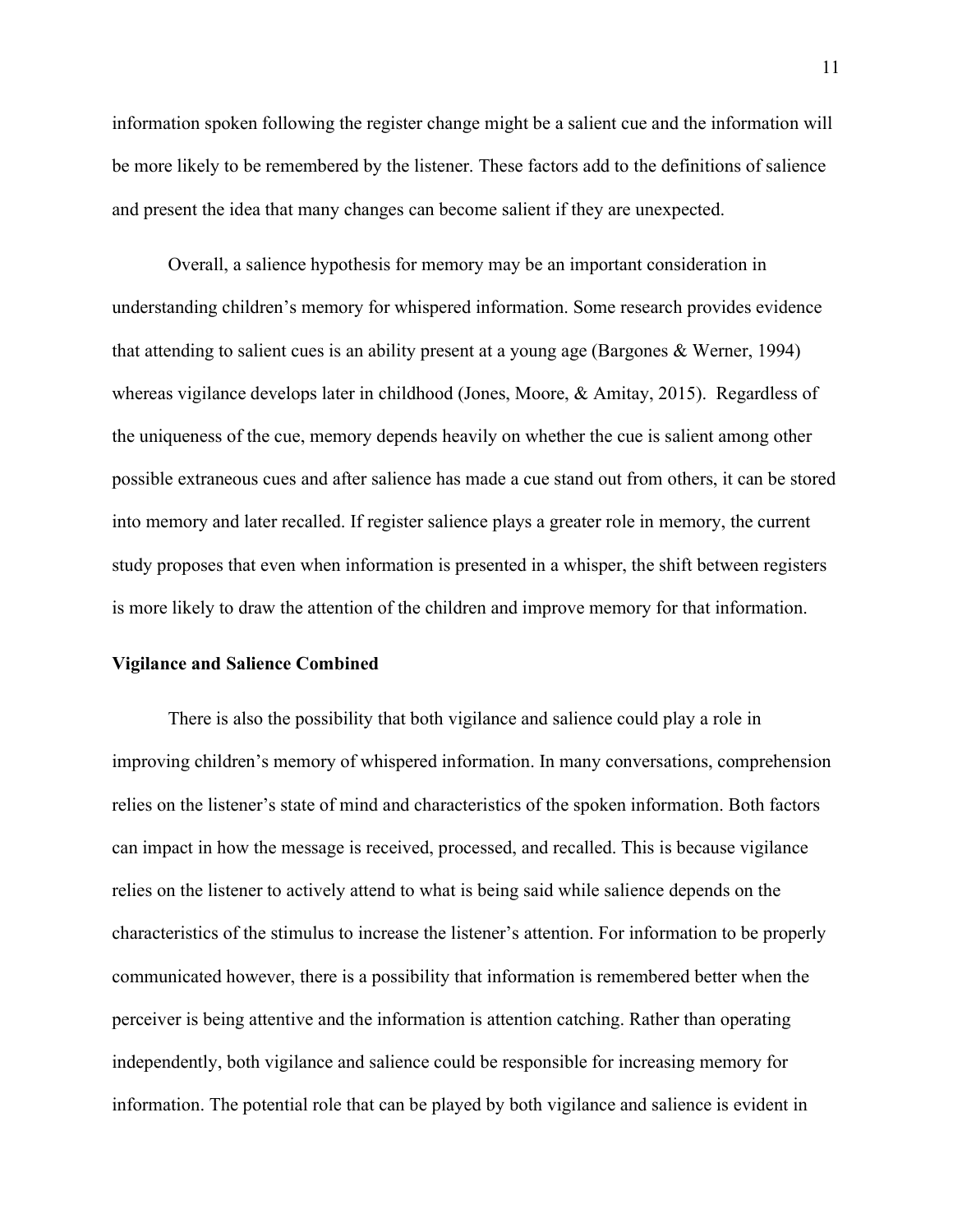studies demonstrating how children learn through overhearing (Akhtar, Jipson, & Callanan, 2001; Akhtar, 2005). Despite the assumption that children learn best when spoken to directly, children can be vigilant and can attend to salient cues even when they are not being addressed directly by a speaker. In one study, children about two years and six months old were split into addressed or overhearing conditions and were exposed to novel vocabulary or actions and were either addressed by the researchers in the interaction or were onlookers to an interaction between the experimenter and an assistant. Children in the overhearing condition correctly identified target objects with the novel vocabulary word or performed the novel action equally as well as children in the addressed conditions (Akhtar et al. 2001). These findings are important for understanding that children do have the capability to retain novel information and demonstrate their learning through recall using both vigilance and salience. Even though they were not being addressed directly in the overhearing condition, the children were vigilant enough to listen to the conversation. At the same time, vigilance relied on salience because children in both conditions likely recalled the novel word or action equally well because the novel word was salient which helped them remember it. Both the listener who was being vigilant, and the stimulus which was salient were factors in this study and instead of them being independent as previously discussed, these two concepts may both help increase memory of information.

So which hypothesis, vigilance or salience, may play a role in recall of whispered speech? Whispering is a cue that may increase auditory vigilance and memory but at the same time, the surprisingness of switching between whisper and normal speech and that may be salient for memory. Both factors might play a role but despite the complex and robust nature and function of whispering, little research has been done about how either is applicable to children's ability to remember information. Therefore, the combined vigilance and salience hypothesis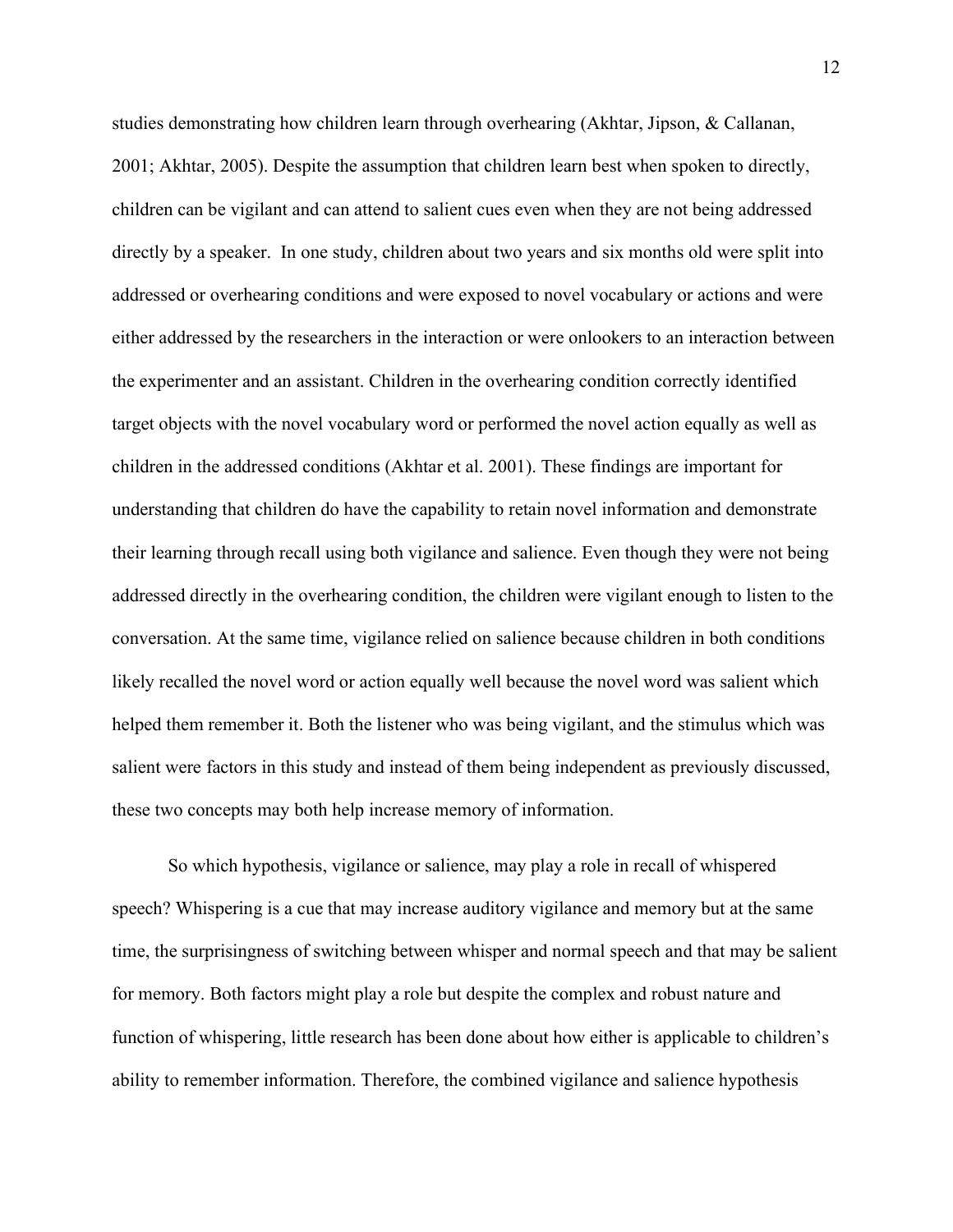predicts that children will remember information best when information is presented in a whisper and there is a register change.

### The Current Study

The current study aims to assess whether whispering improves children's memory for information. This study will examine Cirillo's (2002) auditory vigilance hypothesis as well as a more general salience hypothesis by combining normal and whispered speech conditions to explore this recall ability in children. If vigilance plays a larger role in remembering target information, then I hypothesize that memory for target information will be best in the conditions where the target is whispered, regardless of the base register. However, if salience plays a larger role in remembering target information, then I hypothesize memory for target information will be best in any condition where the target information is in a different register than the base register. Lastly, it is possible that both vigilance and salience play a role in recall of auditory information. If this is the case, I predict that memory for target information will be best in the condition in which base information is in a normal and the target information is whispered (See Tables 1, 2, and 3).

#### Method

#### **Participants**

A total of 95 participants were recruited for this study. One participant was excluded due to audio issues that impacted the delivery of the stimuli, three participants were excluded due to parental interference, and one participant was excluded for exceeding the age requirement for the study, leaving a total of 90 participants remaining. Of this group, there were 12 three-year-olds, 14 four-year-olds, 13 five-year-old, 10 six-year-olds, 11 seven-year-olds, and 10 eight-year-olds.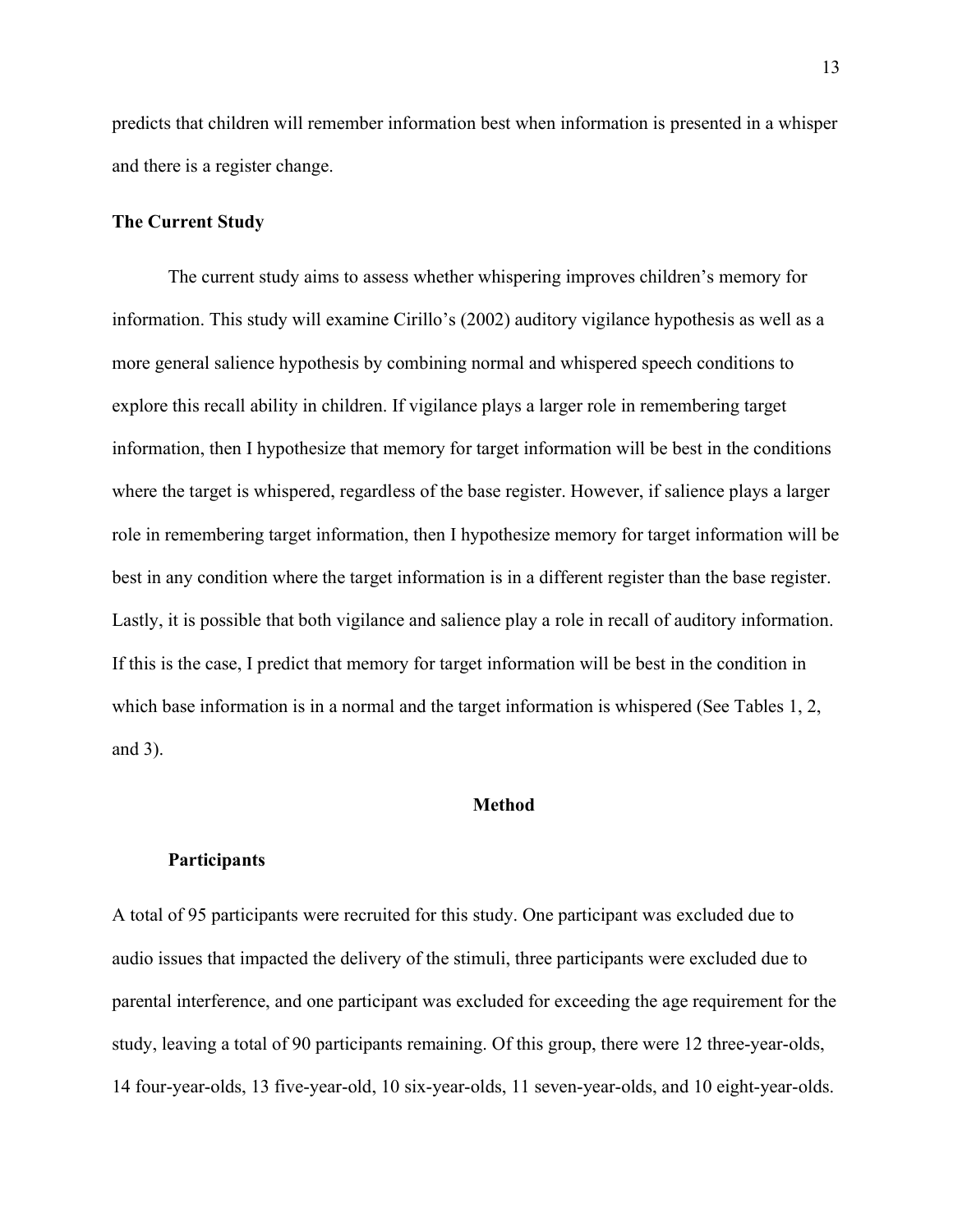The remaining 20 participants were adults between the ages of 18 and 21 and were recruited to serve as an adult comparison sample. Of the sample, 50 participants were identified as female and 40 were male. The racial and ethnic breakdown of the sample was 81.1% White, 11.1% mixed or multiple races, 5.5% Asian, 3.3% Black or African American with 7.7% of participants identifying as ethnically Hispanic or Latino. A total of 94.4% participated virtually while at their homes while 5.5% participants participated virtually while at their after-school center. Parents were offered a \$15 gift card per child for their participation while adults were recruited from the University of Arkansas undergraduate population were given 0.5 credits towards their general psychology research credit requirement.

Participants were sorted by age into categories: younger, middle, older, and adult. The younger group (3–4-year-olds) had a mean age of 4.0 years, children in the middle group (5–6 year-olds) had a mean age of 5.89 years, and children in the older group (7–8-year-olds) had a mean age of 8 years. Adults were undergraduate students and their average age was 19.95 years. There were 50 females and 40 males, and the racial makeup of the sample was 81.1% White, 5.6% Asian, 5.6% biracial White and Asian, 4.4% biracial White and Black or African American, and 3.3% Black or African American. About 7.8% of participants indicated that their ethnicity was Hispanic or Latino. A total of 94.4 % of participants were delivered stimuli during an individualized call at home while 5.6% of participants were given a virtual on-site option and were delivered stimuli by a researcher virtually while the child was on-site at their after-school care facility.

#### Materials and Procedure

Due to the current COVID-19 pandemic, the stimuli were presented by the experimenter virtually. Parents filled out a virtual consent form allowing their child to participate in research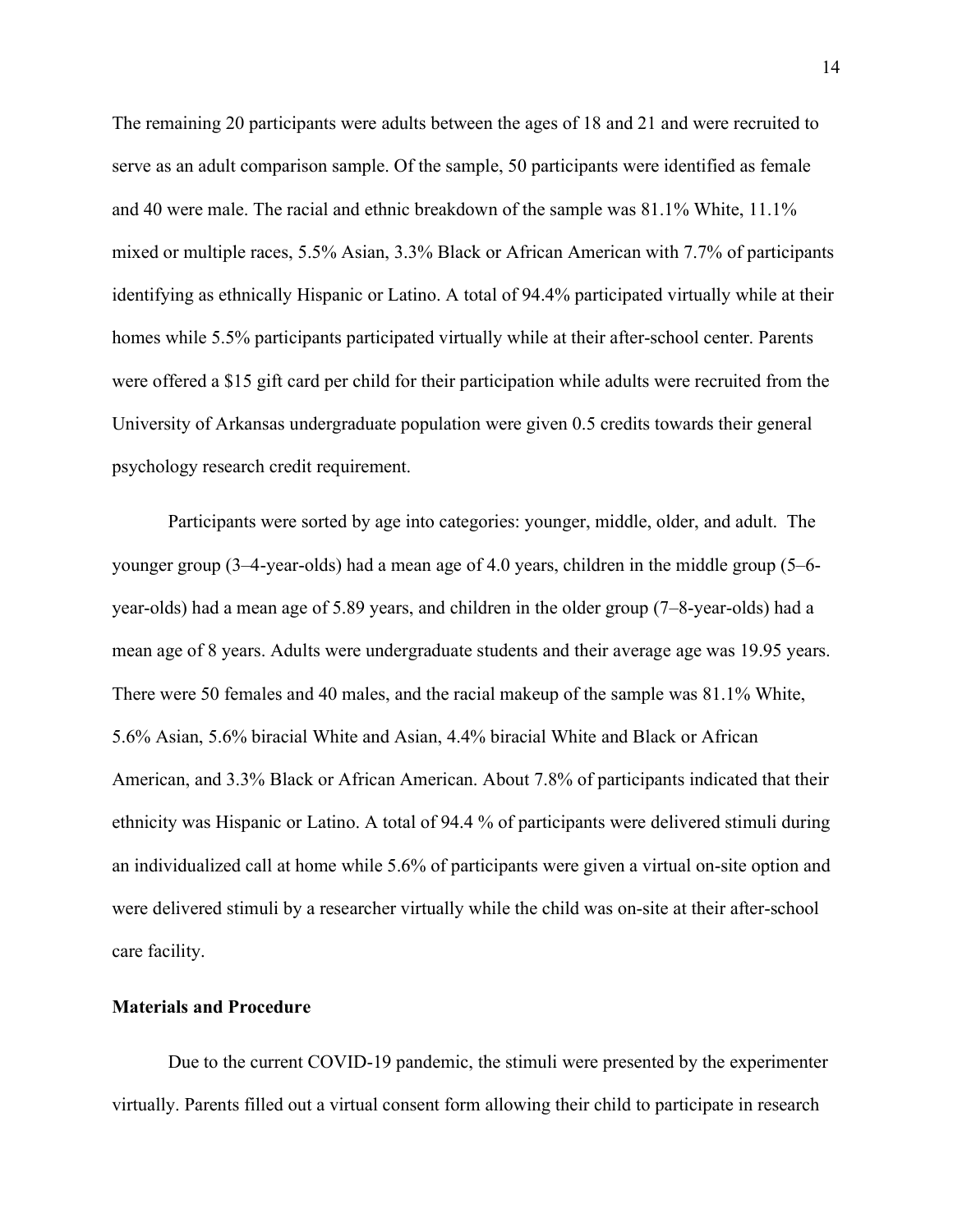and selected a day and time to have their child participate in a video conference with a researcher. All participants were required to have access to an internet connection and a desktop, laptop, or tablet at the time of their participation in the study. In order to receive participant assent from the children, the researcher asked if the child wanted to play a game, and after the child agreed the researcher shared their screen and audio for a PowerPoint slideshow that contained video animations produced with Vyond software (Vyond Studio, 2020).

During the testing, children viewed a total of six video animations, two practice trials and four test trials, in which two characters spoke to one another in a simple dialogue with multiple conversational turns for each partner. Each animation had a key piece of information that was used to assess the memorability of information. This information is referred to as target information. The practice trials had one scenario in which characters use normal speech throughout the entire animation and all whispered speech in the other video. For example, two characters appeared on screen and each said their name. The experimenter then asked the child to respond verbally what the name of the second child was. This target information was intentionally simple to get the child accustomed to the video animation format and become comfortable with the experimenter asking recall questions.

The test trials were longer in length than the practice trials, approximately five to six lines of dialogue. Each scenario had two characters engaged in a casual conversation until the target information was presented near the end of the scenario. Each animation presented a unique combination of base register and target register. The first condition is base speech normal-target whispered (BN-TW), and scenarios in this condition had both characters speaking in a normal register throughout the video until one character switched to say only the target information in a whisper register and then returned to normal speech. The second condition is whispered base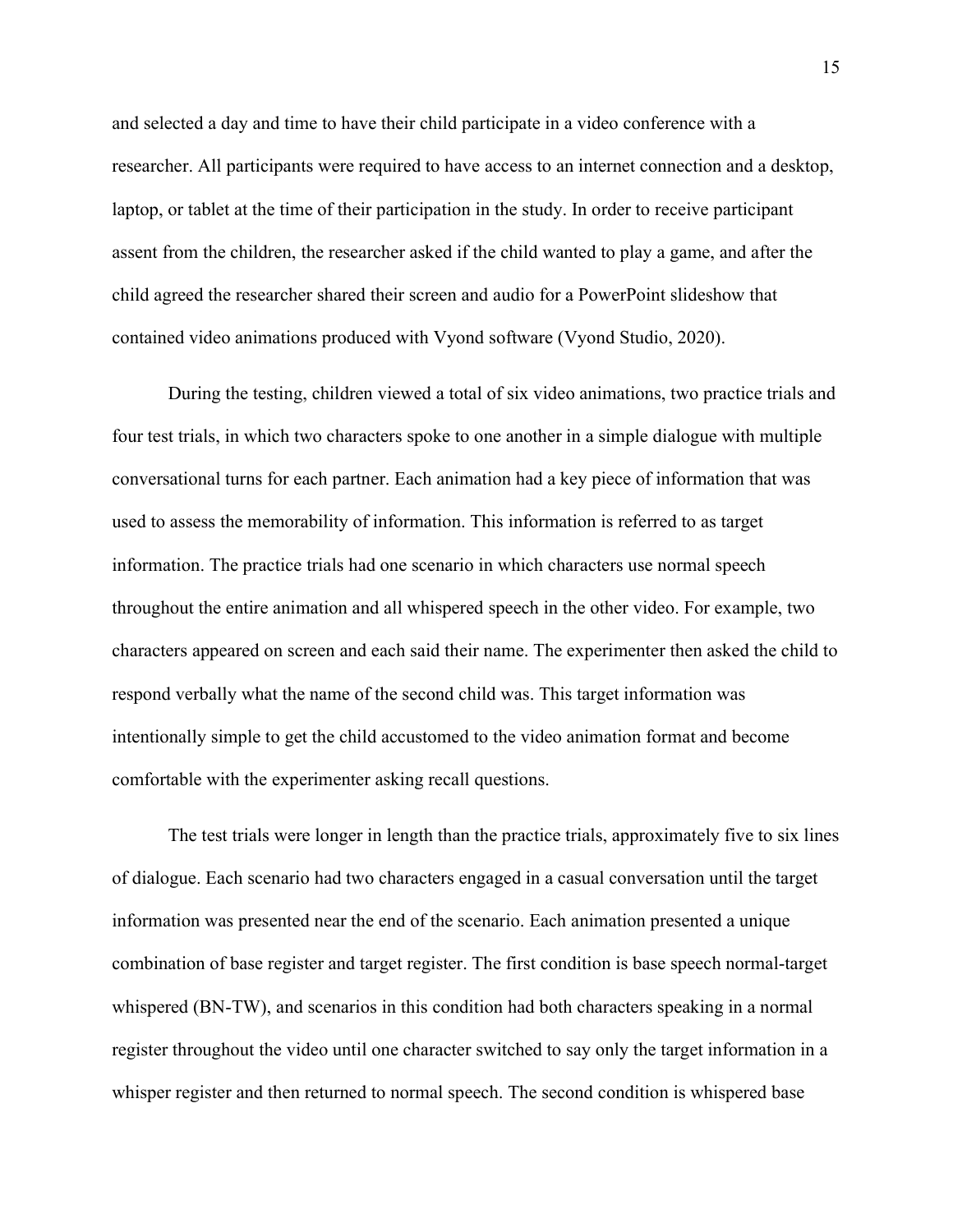speech whispered-target normal (BW-TN). Here, the conversation began with both characters whispering until one character switched and said the target information in a normal register and finished off in a whisper register. Next is base speech whispered-target whispered (BW-TW), which is an all-whispering condition where both characters spoke in a whisper register the entire time, including the target information. Lastly, base speech normal-target normal (BN-TN) is where both characters said all information, including the target information, in a normal register without ever changing.

After viewing each animation and before continuing to the next, the researcher used a cued recall question to ask the child if they remember the target information. For example, in one animation, one character says "I might look at the flowers in the garden. The purple flowers are my favorite!" with the color of the flowers serving as the target information. The researcher waited for the animation to finish playing and then asked, "Which flowers did Lola say were her favorite?" to assess whether children remembered the information (See Appendix A for the full scripts to the scenarios). All responses of purple were considered correct, and any other response was counted as an incorrect response. There were two presentation orders with the second order being the reverse order of the first. These orders were randomly assigned to participants. Scenarios were also counterbalanced for speaker location on the video (left vs. right) and gender to minimize any confounding factors. The speaker who said the target information will be on the right side of the screen for two of the presentations and on the left side of the screen for the other two scenarios. Additionally, two scenarios were two girls holding a conversation and the other two were two boys holding a conversation (See Appendix B). Responses were recorded, and the researcher made comparisons of the number of correct responses and the register in which the target was presented. In order to fully understand any developmental trends that emerge, an adult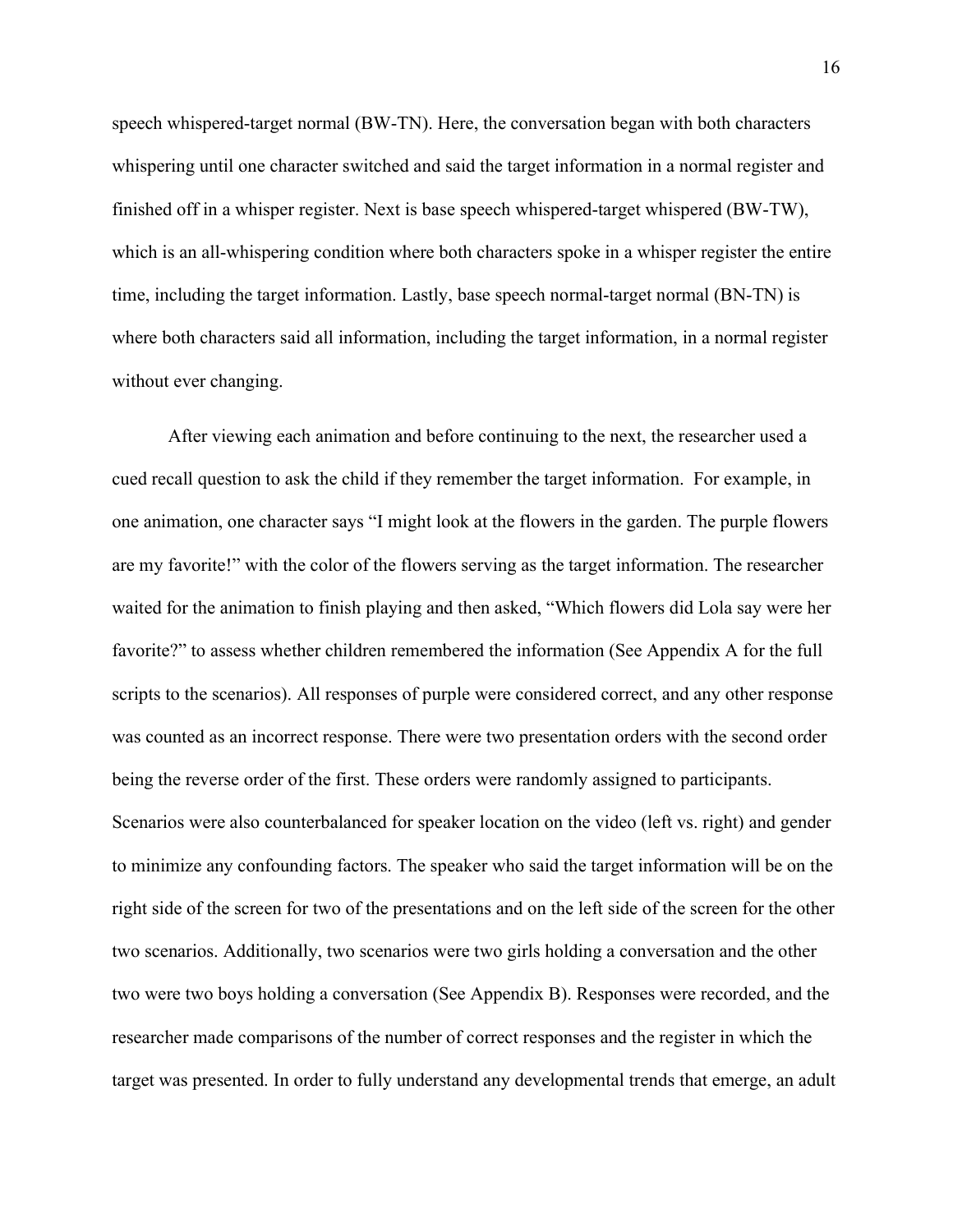comparison sample using the University of Arkansas undergraduate population was also collected following the same data collection procedures.

#### Results

All analyses were carried out using R Statistical Software (R Core Team, 2021). The first of the planned analyses looked at overall memory performance. Across all trials and age groups, the target information was correctly recalled on 65% of trials. When broken down by register combinations, information was recalled 68% of the time in the BW-TW condition, 64% of the time in the BN-TW condition, 68% of the time in the BW-TN condition, and 62% in the BN-TN condition with each of these being different than chance performance (see Figure 1). Next, overall memory performance by age was investigated. On average, younger children recalled target information 48% of the time, middle children averaged 73% recall across conditions, older children averaged 64% recall across conditions, and adults who averaged 84% recall across conditions. Younger children remembered less target information than middle children  $(t(242.99))$  $=$  -4.190,  $p < .001$ ), older children (t(227.83) = -3.135,  $p = .002$ ) and adults (t(227.17) = -5.211, p < .001). These findings are relatively consistent with general trends of memory development with younger children remembering less information compared to all groups and middle and older children remembering less than adults.

Next, in order to test each of the hypotheses, data from certain register conditions were put into categories and analyzed together. Responses from the BW-TW and BN-TW condition were analyzed together to assess overall vigilance for whispered speech and responses from the BW-TN and BN-TW were analyzed together to assess overall salience for whispered speech. Combined vigilance and salience for whispered speech included responses from the BN-TW condition. In order to accommodate the binary data, a logistic regression was used to test the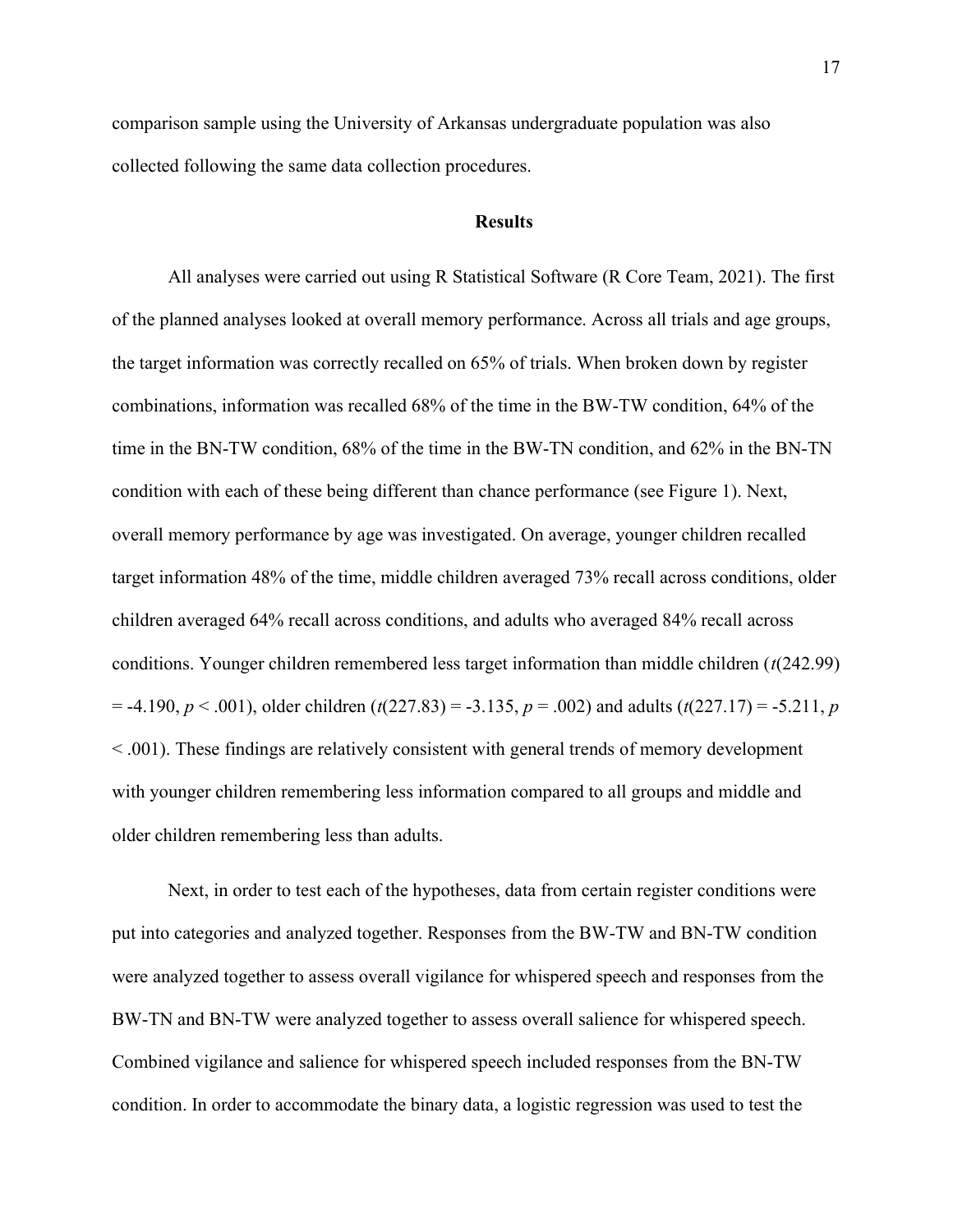main effects of any hypothesis as well as any interactions with age. There were no main effects for any of the hypotheses nor were there any interactions present. As a result, these data suggest the original vigilance, salience, and combined hypotheses are not supported. Supplementary paired-samples t-tests revealed overall performance in the vigilance and salience conditions were identical  $(M = 0.661)$  indicating that there was not a difference in the average information remembered based on vigilance or salience. There were also no differences between the combined measure ( $M = 0.664$ ) and the vigilance condition (t(175.9) = 0.269, p = .788) nor between the combined and the salience condition  $(t(175.9) = 0.269, p = .788)$ .

Although the logistic regression revealed no interactions between age and condition, exploratory analyses were carried out to investigate the data further by condition and age. First, for the BW-TW condition, differences in memory were present between younger ( $M = .5$ ) children and adults  $(M=9)$  (t(41.918) = -3.295, p = .002) as well as between older children (M= .619) and adults,  $(t(33.59) = -2.185, p = .04)$ . However, the difference between middle children  $(M = .73)$  and adults was not significant. Next, in the BN-TN condition the only difference in memory was between younger children ( $M = .42$ ) and adults ( $M = .8$ ) ( $t(43.825) = -2.795$ ,  $p =$ .008), and there were no other differences between age groups. In the BW-TN condition, adults' memory for target information M=.95) was significantly greater than for younger ( $M = .5$ )  $(t(36.094) = -4.0249, p < .001)$ , middle  $(M = .70)$   $(t(32.384) = -2.31, p = .03)$ , and older children  $(M = .62)$  (t(28.052) = -2.768,  $p = .01$ ). Lastly, in the BN-TW condition there was only one difference in memory performance between the younger children  $(M = .46)$  and the middle children ( $M = .74$ ) ( $t(47) = .2.030$ ,  $p = .048$ ). Younger children did not perform significantly differently from older children or adults. In fact, overall performance of adults in the BN-TW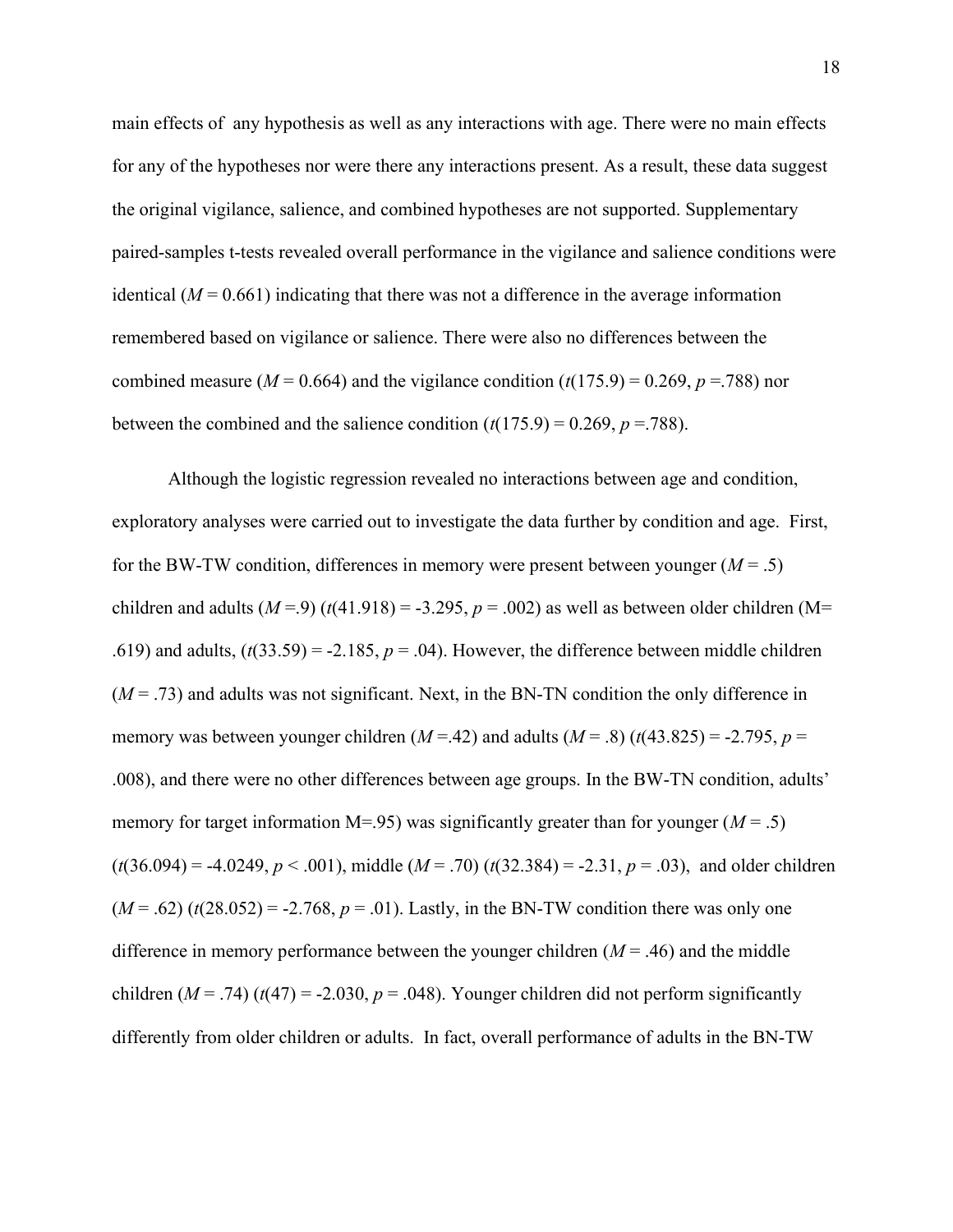condition was the lowest across conditions for adults ( $M = .70$ ), which was non-significantly lower than both middle ( $M = .74$ ) and older children ( $M = .71$ ) (See Figure 2).

Finally, because the pattern of responses varied for children and adults, the two presentation orders were also compared. Order 1 and Order 2 were counterbalanced for speaker location on the video (left vs. right) and gender to minimize any confounding factors. The data indicated a marginal difference in memory performance between order 1 ( $M = .62$ ) and order 2  $(M = .70)$ ,  $t(445.79) = -1.976$ ,  $p = .049$ ), This difference was a function of the performance of only the adult portion of the sample. As a whole adults in order  $1 (M = .70)$  remembered less information than adults in order 2 ( $M = .88$ ) and this difference was significant (t(88.334) = -2.243,  $p = 0.027$ ). No order differences were found for the other age groups. It is unclear why this order effect is present but further investigation revealed some variability among the questions themselves that appears to be systematic in nature. Two of the four items had poorer memory performance in both orders. These were the questions where the correct cued recall response was riding a bicycle and using a broom to clean the floor (See Appendix A). Because the stimuli were counterbalanced these scripts appeared in BW-TW, BN-TN, BN-TW, and BW-TN across both orders and overall memory performance for the questions that used these scripts ( $M = .44$ ) was significantly worse than for the questions that did not use these scripts ( $M = .87$ ). These data suggest that participants may have had difficulty understanding or remembering certain questions or perhaps found some questions to be too easy which may have impacted the findings in a way that was unintended. No other differences in memory performance were found based on the gender, race, or ethnicity of participants.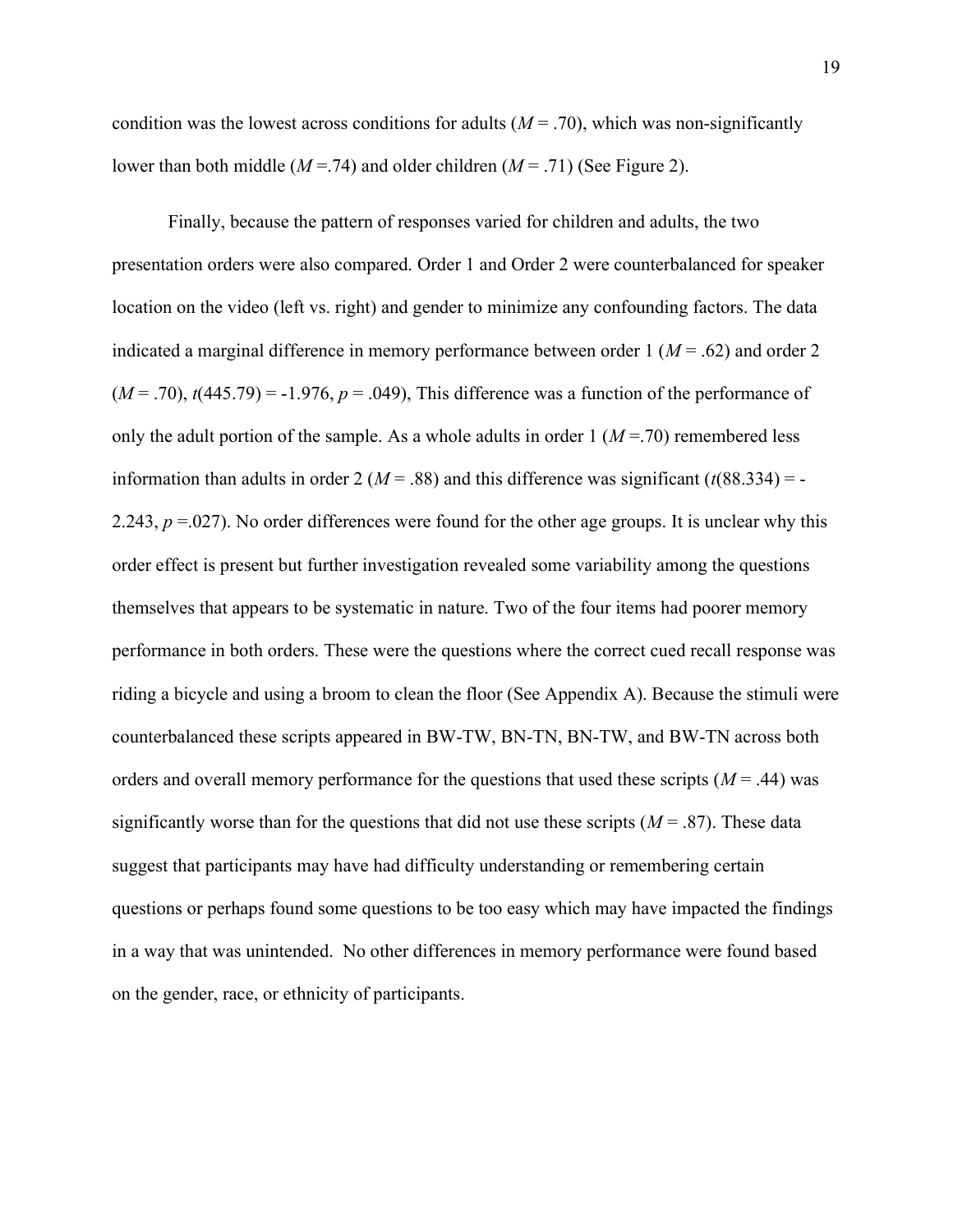#### **Discussion**

There were three primary hypotheses for this study about speech registers and memory. First, if auditory vigilance plays a role in remembering information, it was hypothesized that memory for target information would be best in the conditions where the target information was whispered, regardless of the base register. Next, if salience plays a larger role in remembering information, it was hypothesized that memory for target information would be best in any condition where the target information is in a different register than the base register. Lastly, if both vigilance and salience play a role in recall of auditory information, the combined hypothesis suggested memory for target information would be best in the condition in which base information is in a normal register and the target information is whispered. Unfortunately, the data did not support any of these hypotheses. While there was a general developmental trend with middle and older children remembering more information than younger children, this pattern was not related to any of the register hypotheses and is more likely due to the typical ways in which memory develops across childhood.

One interesting finding comes from the memory performance in each of the age groups. Unsurprisingly, the younger children remembered the least amount of information. This finding suggests that the task was either challenging for this group or that whispering is too subtle a cue to play a role in memory. However, middle children performed better than older children and this difference was statistically significant. The difference between adults and middle children was unusual because even though adults did recall a greater percentage of target information remember this difference between memory in middle children and memory in adults was not statistically significant. This contrasts with the general developmental expectation that memory improves gradually and consistently across development. One explanation for this finding is that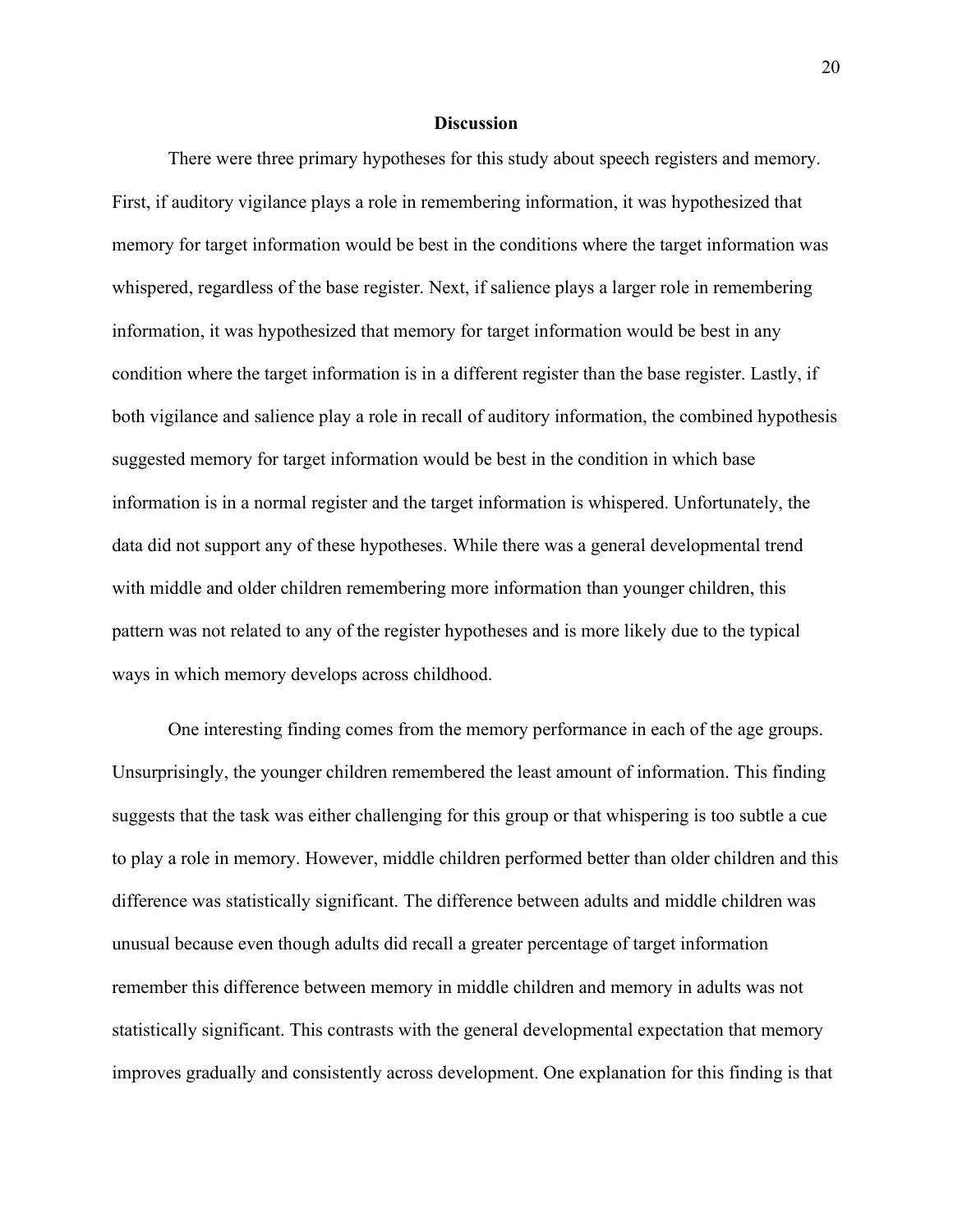middle children are not yet adept at recognizing the nuances of whispered speech and were not using whispering as a cue as originally hypothesized. Instead, it is possible that they treated all information uniformly regardless of register which may explain why overall performance was strong for this group but did not follow a vigilance or salience pattern. Older children and adults in this study provide some evidence that these nuances may reveal themselves later in childhood and into adulthood as both of these groups become familiar with the variety of uses for whispering and utilize difference strategies to understand, interpret, and draw meaning from whispered speech. As a result, adults and older children in this study may have been more sensitive to the register changes which improved their ability to remember target information on some trials and not in others. This study was the first of its kind to explore the relationship between speech registers and memory which has led to some potential limitations but also positive directions for future work on these topics.

#### Limitations of the Vigilance Hypothesis

One important consideration about the results of the current study is the foundational work through which each of the hypotheses was developed. Cirillo's (2004) vigilance hypothesis states "Whispering can affect the psychobiological state of recipients, and in particular raise their auditory vigilance" (Cirillo, 2004, p. 76). This concept guided the current study's goal to test this hypothesis with children and extend the findings by predicting that memory would be best for any condition where the target information was whispered. One explanation for the null results is the developmental differences that exist between children and adults. Cirillo's (2004) work involved surveying whispering behaviors in adult populations only. There are numerous cognitive differences between children and adults that would impact memory and there may also be some important social components that might help explain what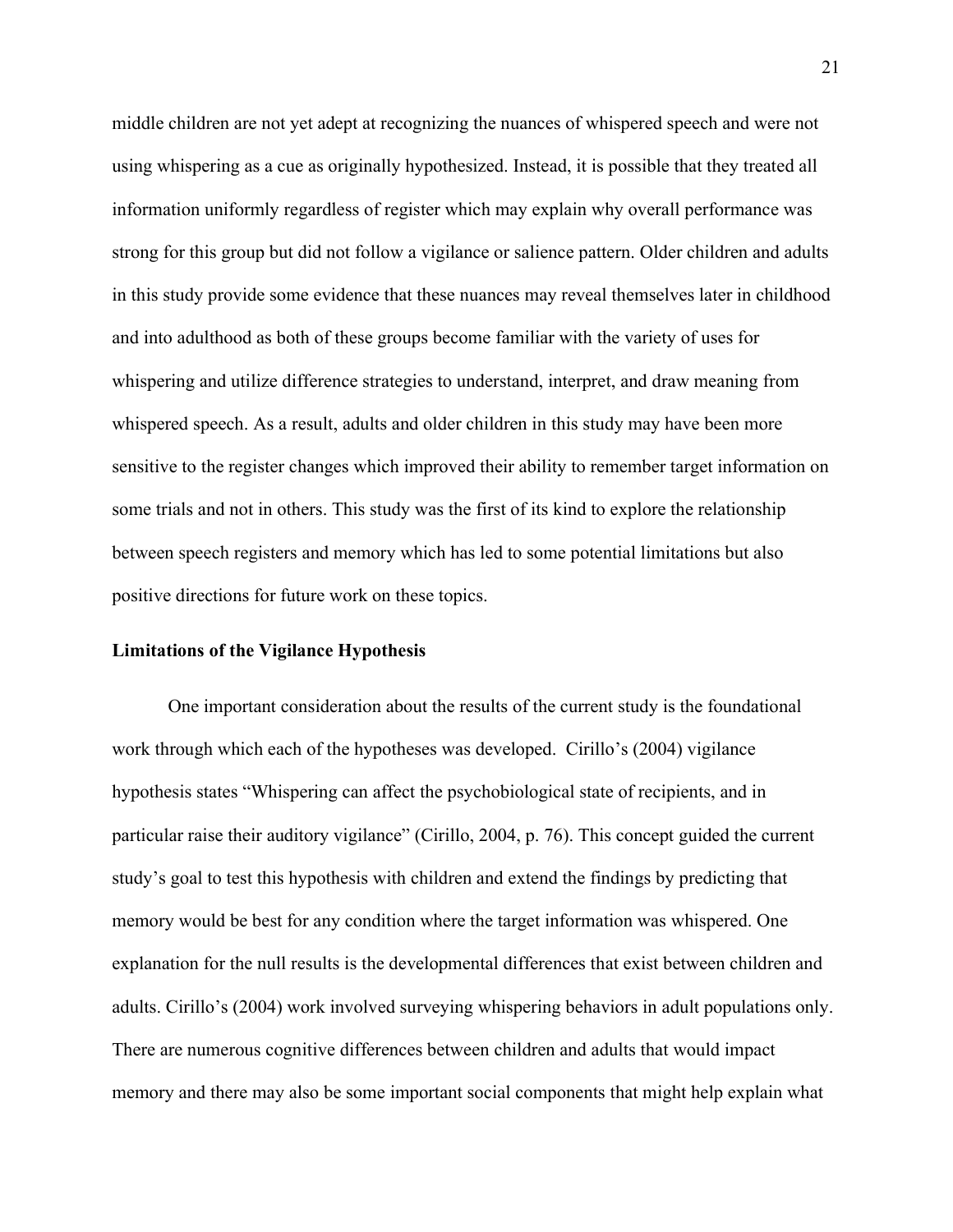knowledge children have about whispering and why it was difficult to find effects in children in the present study. Whispering has multiple meanings and functions, so a whisper might not carry identical meaning for each person. For example, some adults in the Cirillo (2004) study indicated their usage and understanding of whispered speech was based on courtship and mate bonding in private settings and to address a close friend or partner in public. Children would not understand whispering in this way. Similarly, while whispering can be a communication tool, in some circumstances whispering can also be taboo. Many participants noted that in addition to using whispering to communicate privileged information they occasionally avoided whispering because it induced curiosity of others and often felt impolite (Cirillo, 2004). It is possible that parents teach their children that they should not keep secrets and that whispering is impolite. If this is the case, the children in the current study may have been taught to treat all information as conventional and therefore whispered information would have no impact on their auditory vigilance or subsequent memory for information.

### Limitations of the Salience Hypothesis

The salience hypothesis places emphasis on the change between whispered and normal registers. One of the key features of a salient stimulus is that it grabs attention. However, by having memory for target information as the only dependent variable we may have limited the scope of attention in the current study. To clarify, it may be true that register changes are salient but perhaps there is another mechanism beyond attention and memory that this study was unable to capture. One possibility is that target information presented during a register change is not as relevant as the features of the information sharer. Whispering and register changes might be more related to the communicative intent of the information sharer and not the information itself. A register change might be salient enough to catch your attention but that does not necessarily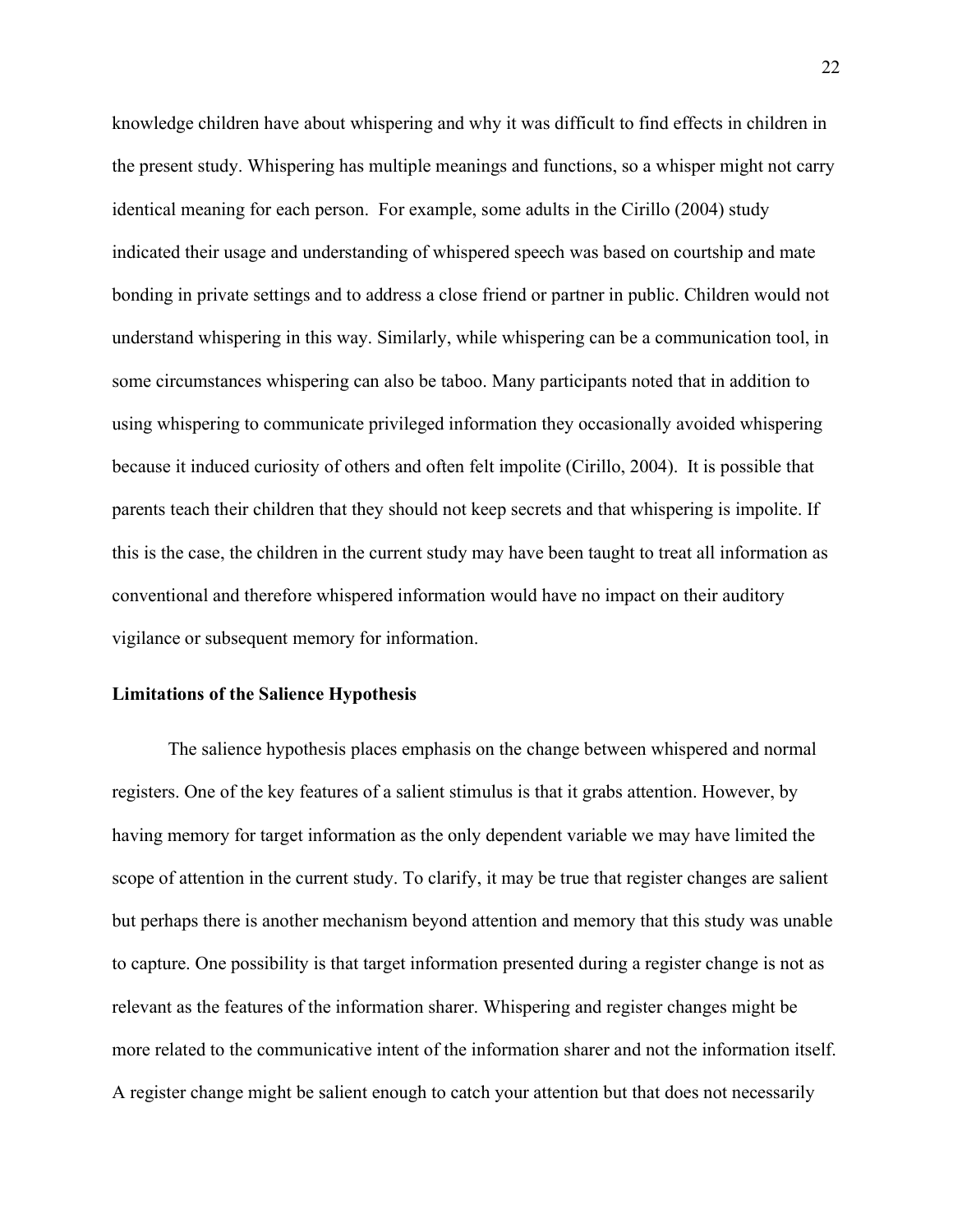mean the whispered information will be encoded. Instead, the information obtained from the salient register change might be a cue for characteristics about the speaker (e.g., trustworthiness) or details about the intentions of the speaker.

Support for this idea can also be found in Cirillo's (2004) original whispering study. Whispering can be a cue for ingroup bonding and it can also be a cue for exclusion if one is a colistener who is experiencing or overhearing a conversation as an outsider (Cirillo, 2004). Participants in the current study may have used whispering to provide details about whether the speaker intends to include or isolate others with the way they speak. Perhaps children might be more likely to remember in-group speakers based on speakers' use of registers and register changes. If the current study had examined memory for information sharers and not information alone, we may have been able to identify whether register changes play a role in how children make social judgements about various speakers. However, with memory for target information being the dependent variable it was not possible to parse out these factors and may explain why there was no clear evidence that register changes impacted memory for target information.

#### General Limitations and Future Directions

Since this study was the first of its kind there are some practical factors that may have impacted the data. First, due to COVID-19 restrictions the stimuli in this study had to be delivered virtually through Zoom. At this point, it is difficult to know if this delivery mechanism, compared to traditional laboratory studies, plays a role in children's memory performance but it cannot be ruled out. Controlling for extraneous factors is also difficult with online research with children. Training trials served as a failsafe to detect any sound or video issues at the beginning of each session but interference could have impacted participant's ability to accurately hear all target information. Participants were in their homes which also may have created some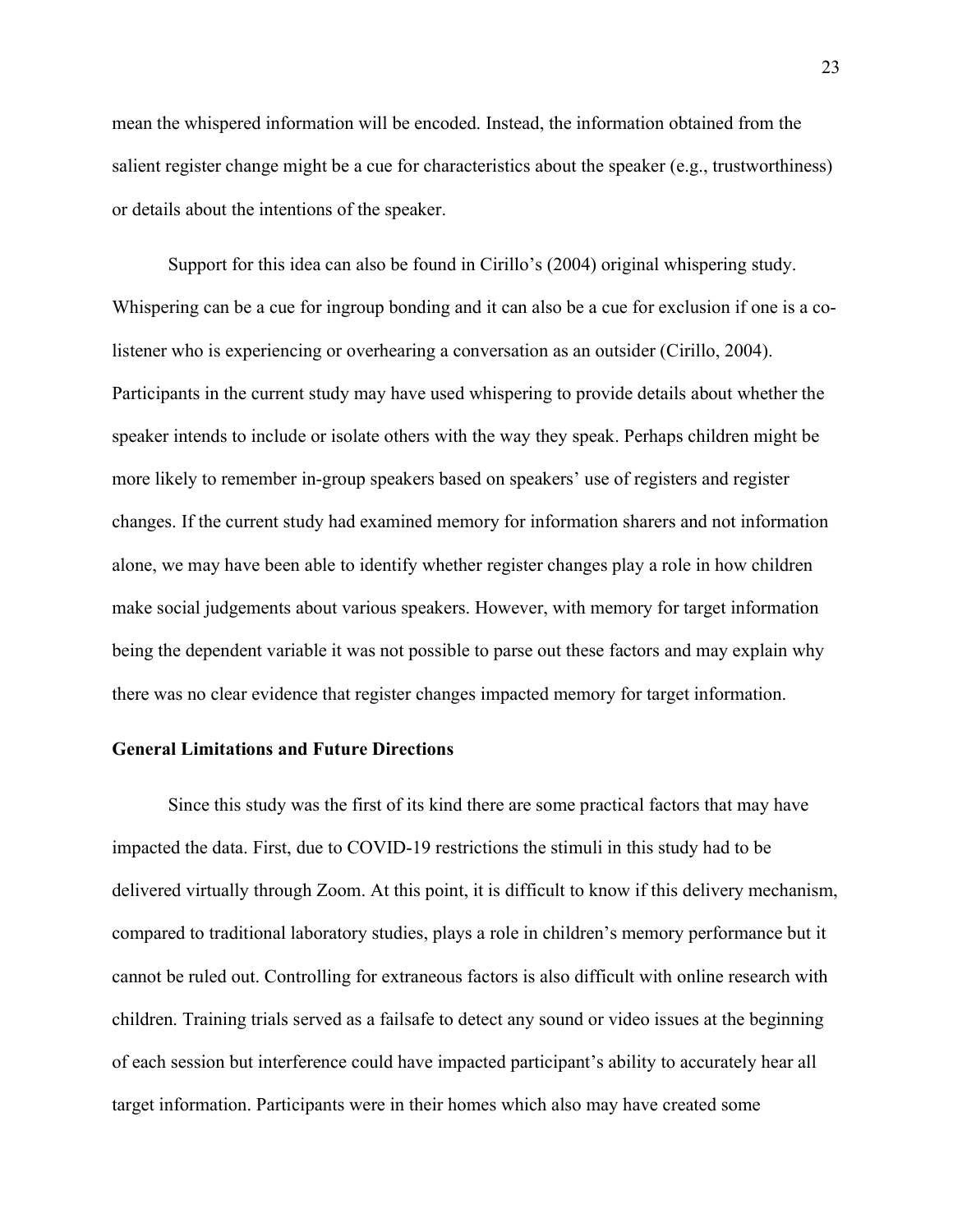distractions. Many of the children had siblings who were nearby which meant that most external sounds could not be eliminated. In the future, a study like this could benefit from a face-to-face delivery option not only to help control for technological issues but also to provide an opportunity for children to be more engaged with the stimuli. One reason children may have been less engaged is because the study materials were presented in a way that made participants third party observers to a conversation rather than taking a more active role in the exchange. This level of engagement may also explain why performance on the questions with certain scripts differed. If the scripts were too difficult or too easy we may have seen variation in attention that could have impacted memory performance on certain questions. While research from Akhtar et al. (2001) demonstrates that children can recall information learned through overhearing perhaps the role of memory for whispering depends on how involved the person is in a conversation. If this is the case this remote presentation of stimuli may not have been sufficient to activate memory processes and future studies could address this by incorporating a first-person perspective. Lastly, it is also possible that the scripts themselves were flawed so future studies should examine the stimuli and make adjustments that take strike the balance between assessing learning and memory abilities and not exceeding the cognitive load of participants.

# Conclusion

This study is one of few to explore the psychological understanding of whispered speech and one of the only to examine its usage patterns with children. Although the possible conclusions that can be drawn from the results were not entirely obvious here, there do appear to be some patterns that are more complex than initially predicted. We have yet to discover the exact ways speech registers affect how children receive and respond to information however, it is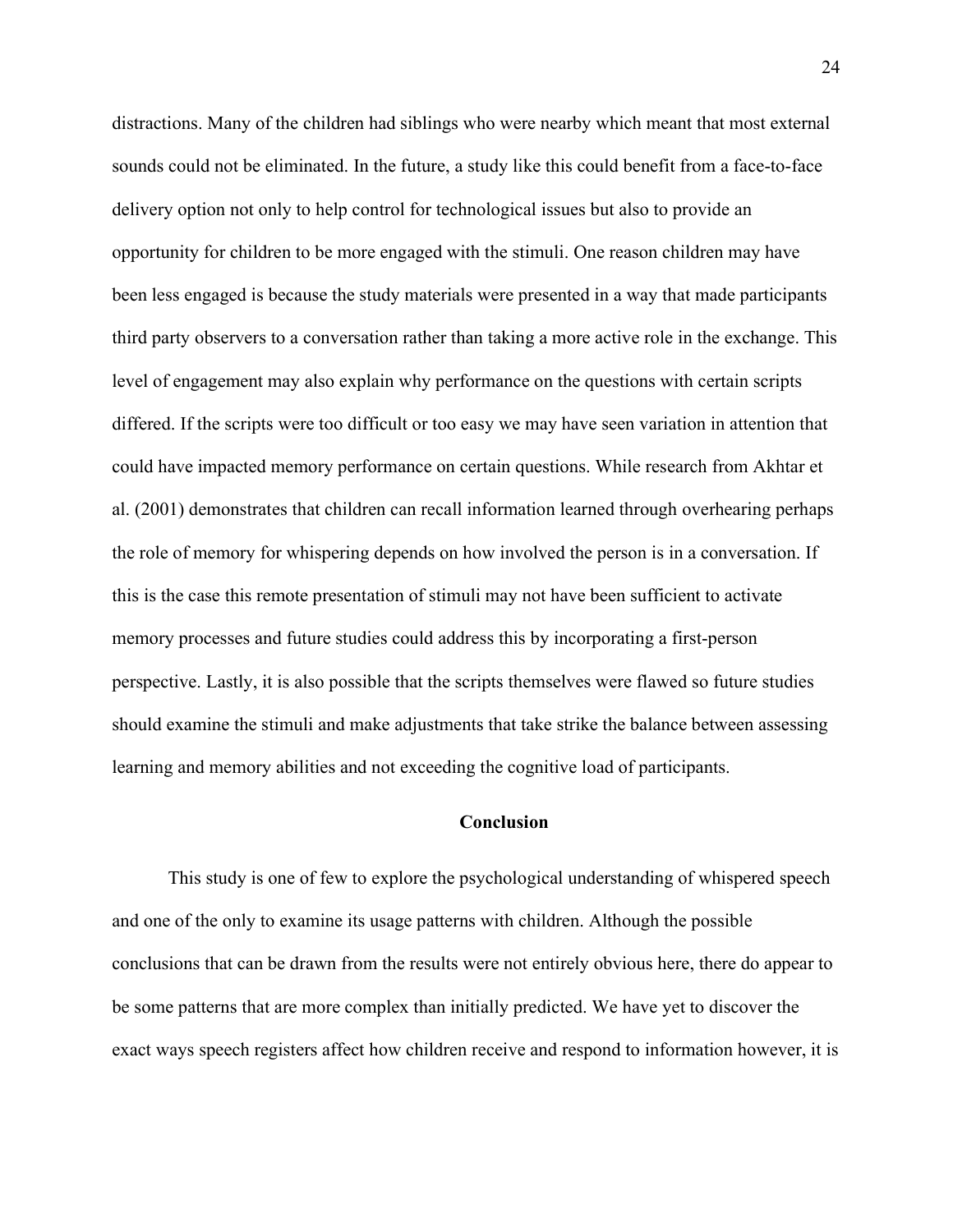clear that whispering is a unique cue with multiple functions and communicative abilities and this study has laid the foundation for future studies to explore these relationships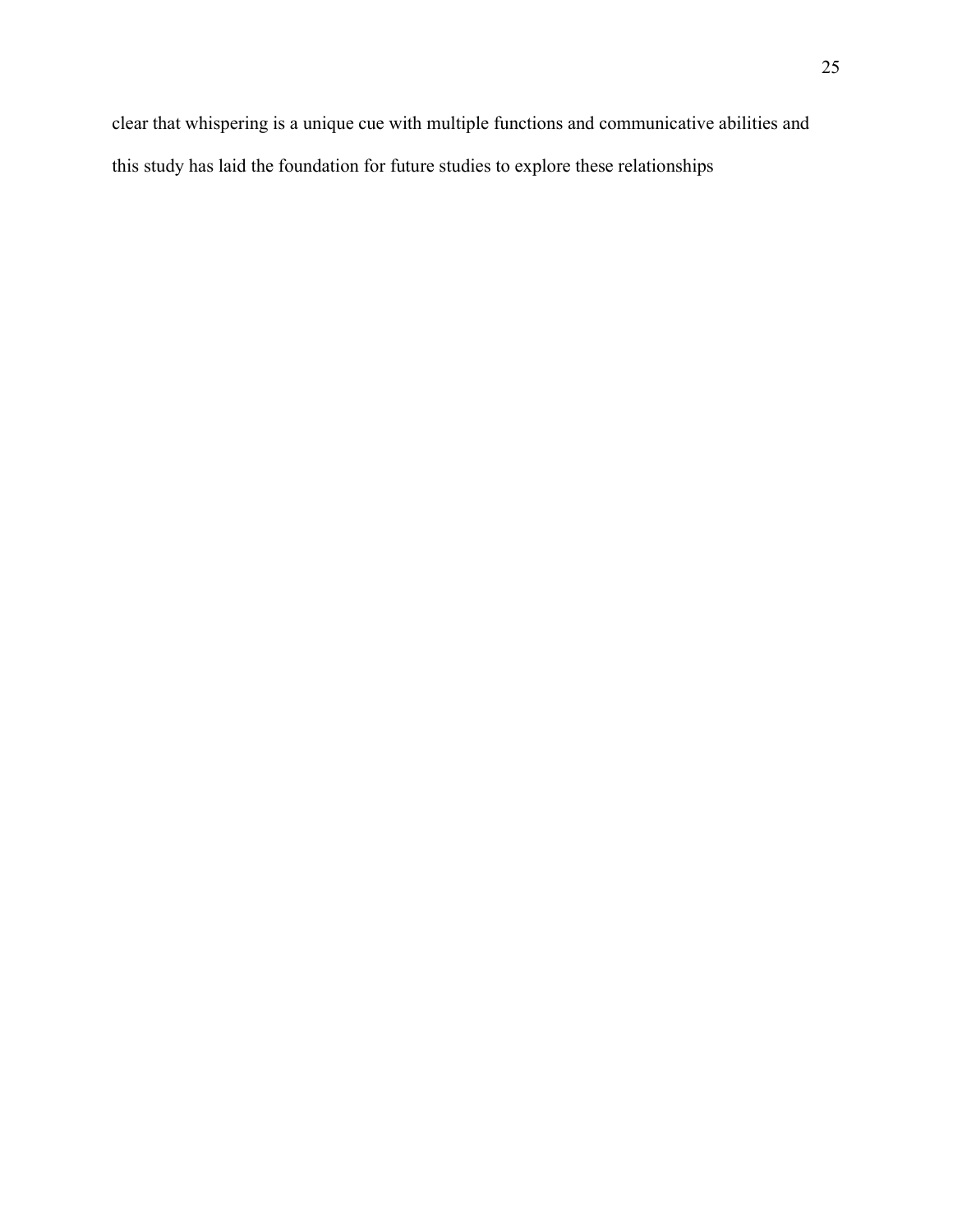#### References

- Akhtar, N. (2005). The robustness of learning through overhearing. *Developmental Science*, 8(2), 199-209. https://doi.org/10.1111/j.1467-7687.2005.00406.x
- Akhtar, N., Jipson, J., & Callanan, M. (2001). Learning words through overhearing. Child Development, 72, 416–430. https://doi.org/10.1111/1467-8624.00287
- Bargones, J. Y., & Werner, L. A. (1994). Adults listen selectively; infants do not. Psychological Science, 5,170–174. https://doi.org/10.1111/j.1467-9280.1994.tb00655.x
- Barnes C. M. (2020). Children's understanding of whispering as a cue for privileged information. Unpublished Raw Data.
- Behrend, D., Girgis, H., Stevens, R., (2018). On a need-to-know basis: Young children's friendship choices as a function of information sharing behavior. Unpublished Manuscript.
- Cirillo, J. (2004). Whispering: communication by unvoiced speech. Ann. Braz. Acad. Sciences 76: 413-423. https://doi.org/10.1590/s0001-37652004000200034
- Cirillo, J., & Todt, D. (2002). Decoding whispered vocalizations: relationships between social and emotional variables. In Proceedings of the 9th International Conference on Neural Information Processing, Singapore. (pp. 1559-1563).
- Cirillo, J., & Todt, D. (2005). Perception and judgement of whispered vocalizations. Behaviour, 113-128.
- Günther, F., Müller, H. J., & Geyer, T. (2017). Salience, attention, and perception. In H.-J. Schmid (Ed.), Language and the human lifespan series. Entrenchment and the psychology of language learning: How we reorganize and adapt linguistic knowledge (p. 289–312). American Psychological Association; De Gruyter Mouton. https://doi.org/10.1037/15969-014
- Hedrick, A. M., Haden, C. A., & Ornstein, P. A. (2009). Elaborative talk during and after an event: Conversational style influences children's memory reports. Journal of Cognition and Development, 10(3), 188-209. https://doi.org/10.1080/15248370903155841
- Jones, P. R., Moore, D. R., & Amitay, S. (2015). Development of auditory selective attention: why children struggle to hear in noisy environments. Developmental psychology, 51(3), 353–369. https://doi.org/10.1037/a0038570
- Lai, W., Rácz, P., & Roberts, G. (2019). Unexpectedness makes a sociolinguistic variant easier to learn: An alien-language-learning experiment. [Proceedings of the  $41<sup>st</sup>$  annual conference of the Cognitive Science Society] (pp. 604-610). Montreal, QB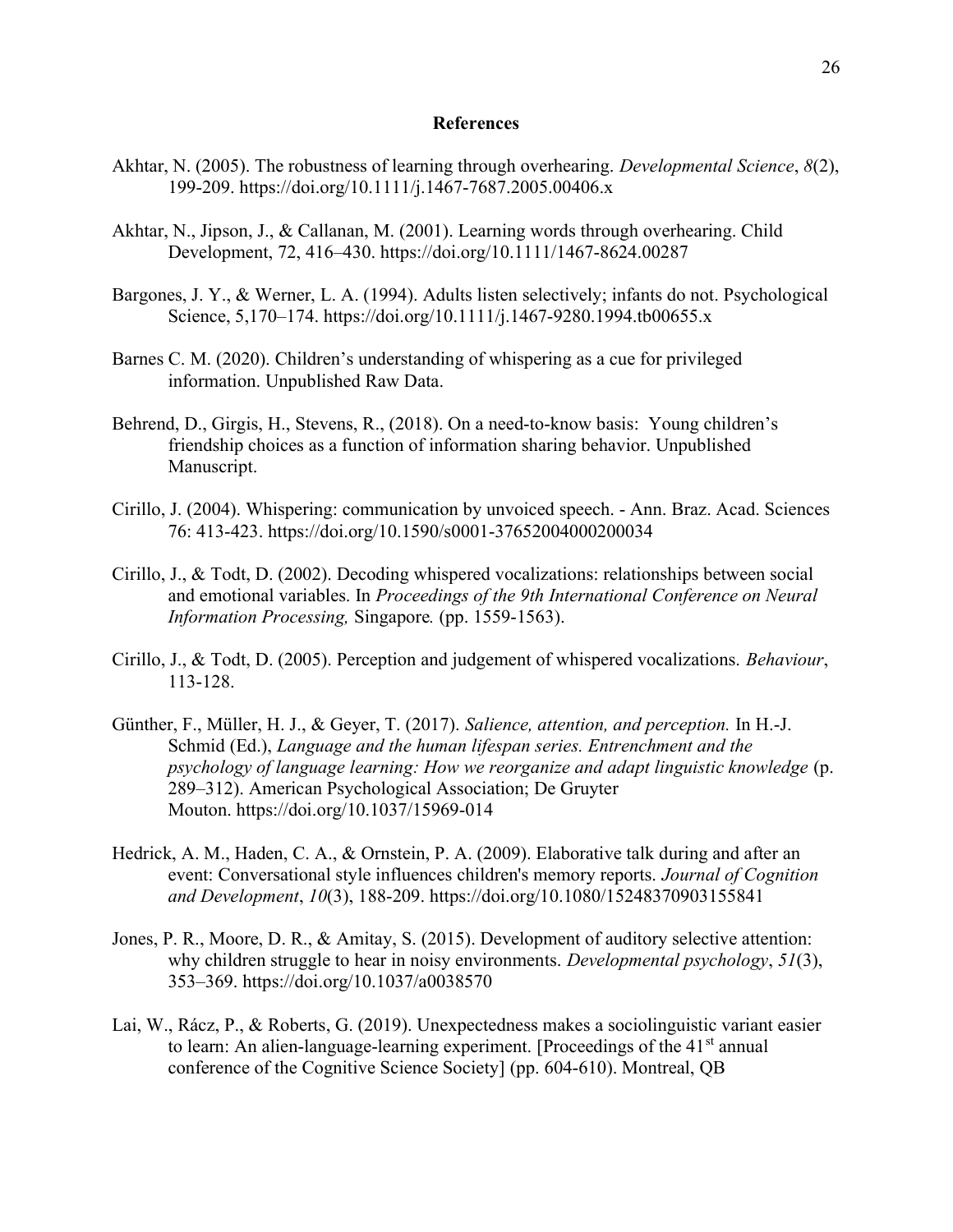- Misch, A., Over, H., & Carpenter, M. (2016). I won't tell: Young children show loyalty to their group by keeping group secrets. Journal of Experimental Child Psychology, 142, 96-106. https://doi.org/10.1016/j.jecp.2015.09.016
- Over, H. (2016). The origins of belonging: social motivation in infants and young children. Philosophical Transactions of the Royal Society B: Biological Sciences, 371(1686), https://doi.org/10.1098/rstb.2015.0072
- Parr, T., & Friston, K. J. (2017). Working memory, attention, and salience in active inference. Scientific reports, 7(1), 1-21. https://doig.org/10.1038/s41598-017-15249-0
- R Core Team (2021). R: A language and environment for statistical computing. R Foundation for Statistical Computing, Vienna, Austria. URL https://www.R-project.org/.
- Rácz, P., Hay. J., B. & Pierrehumbert, J., B. (2017). Social salience discriminates learnability of contextual cues in an artificial language. Front. Psychol. 8(51). https://doi.org/10.3389/fpsyg.2017.00051
- Schmid, H., & Günther, F. (2016). Toward a unified socio-cognitive framework for salience in language. Front. Psychol.7:1110. https://doi.org0.3389/fpsyg.2016.01110

Vyond Studio [Computer software], 2020. Retrieved from https://www.vyond.com/

- Weeks, T. E. (1971). Speech registers in young children. Child development, 42(4) 1119-1131. https://doi.org/10.2307/1127797
- Wildt, E., and Rohlfing, K. J. (2018). "What type of interactional presentation helps 10-montholds to overcome the saliency-effect during referent selection?" in Poster Session Presented at the International Congress of Infant Studies (ICIS), Philadelphia, PA.
- Wildt E, Rohlfing KJ and Scharlau I (2019) The role of saliency in learning first words. Frontiers in Psychology. 10:1150. https://doi.org/10.3389/fpsyg.2019.01150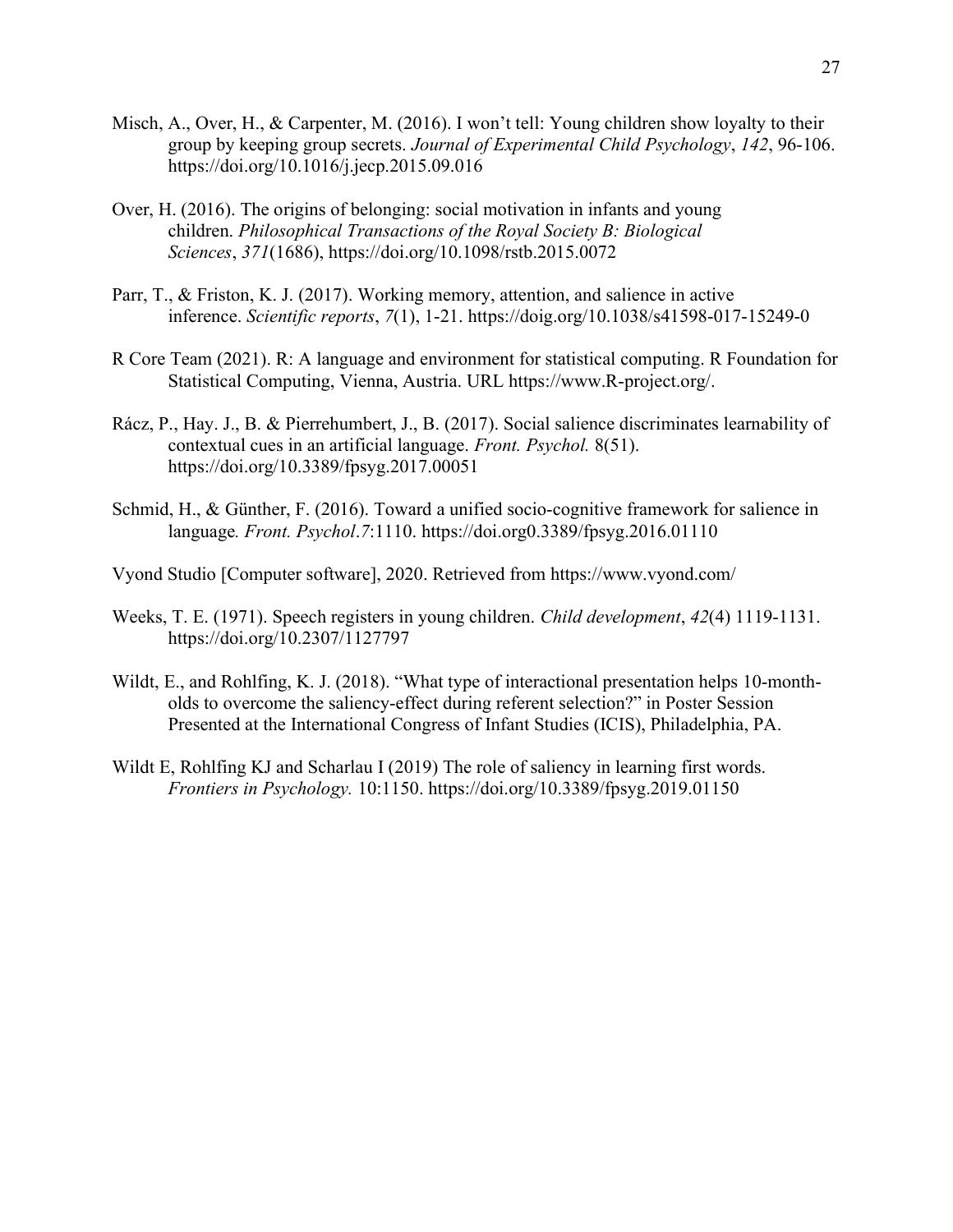# Tables and Figures

Table 1

| <b>Vigilance Hypothesis</b> |                    |                              |
|-----------------------------|--------------------|------------------------------|
|                             | <b>Base Normal</b> | <b>Base Whisper</b>          |
| Target<br>Normal            | <b>BN-TN</b>       | BW-TN                        |
| Target<br>Whisper           | <b>BN-TW</b><br>✓  | <b>BW-TW</b><br>$\checkmark$ |

Note. These check marks are representing a vigilance only hypothesis where it is predicted that target information will be remembered best in conditions where target information is whispered. A main effect for target language is expected here.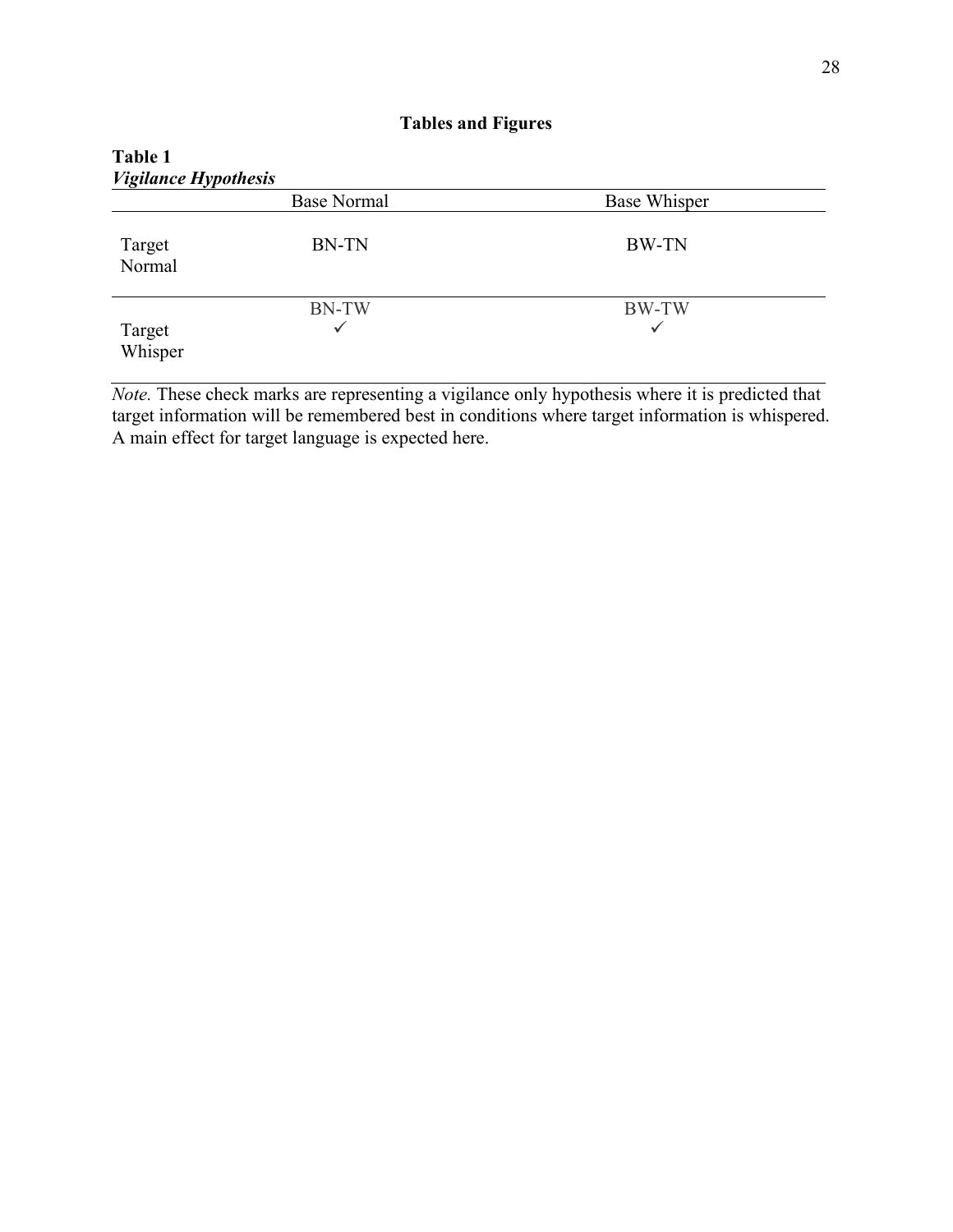Table 2 Salience Hypothesis

|                   | <b>Base Normal</b> | Base Whisper      |
|-------------------|--------------------|-------------------|
| Target<br>Normal  | <b>BN-TN</b>       | <b>BW-TN</b><br>v |
| Target<br>Whisper | <b>BN-TW</b>       | <b>BW-TW</b>      |

Note. These check marks are representing a salience only hypothesis where it is predicted that target information will be remembered more often in conditions where base register differs from the target register. A base language by target interaction is expected here.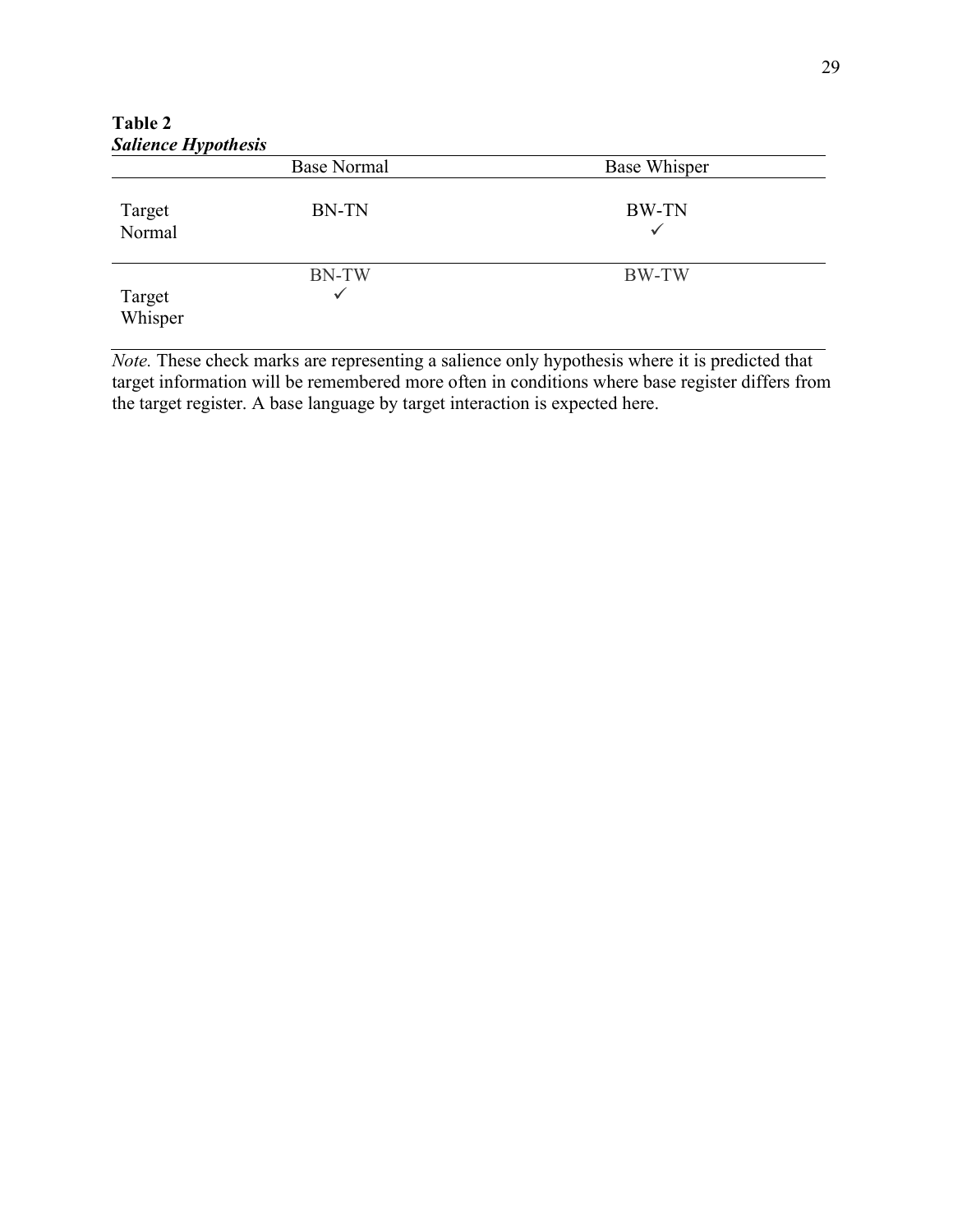Table 3 Combined Vigilance and Salience Hypothesis

|                   | <b>Base Normal</b>           | <b>Base Whisper</b> |
|-------------------|------------------------------|---------------------|
| Target<br>Normal  | <b>BN-TN</b>                 | BW-TN               |
| Target<br>Whisper | <b>BN-TW</b><br>$\checkmark$ | BW-TW               |

Note. This check mark represents a combined vigilance and salience hypothesis where it is predicted that target information will be remembered best in the condition where base information is presented in a normal register and then switches so that target information is whispered.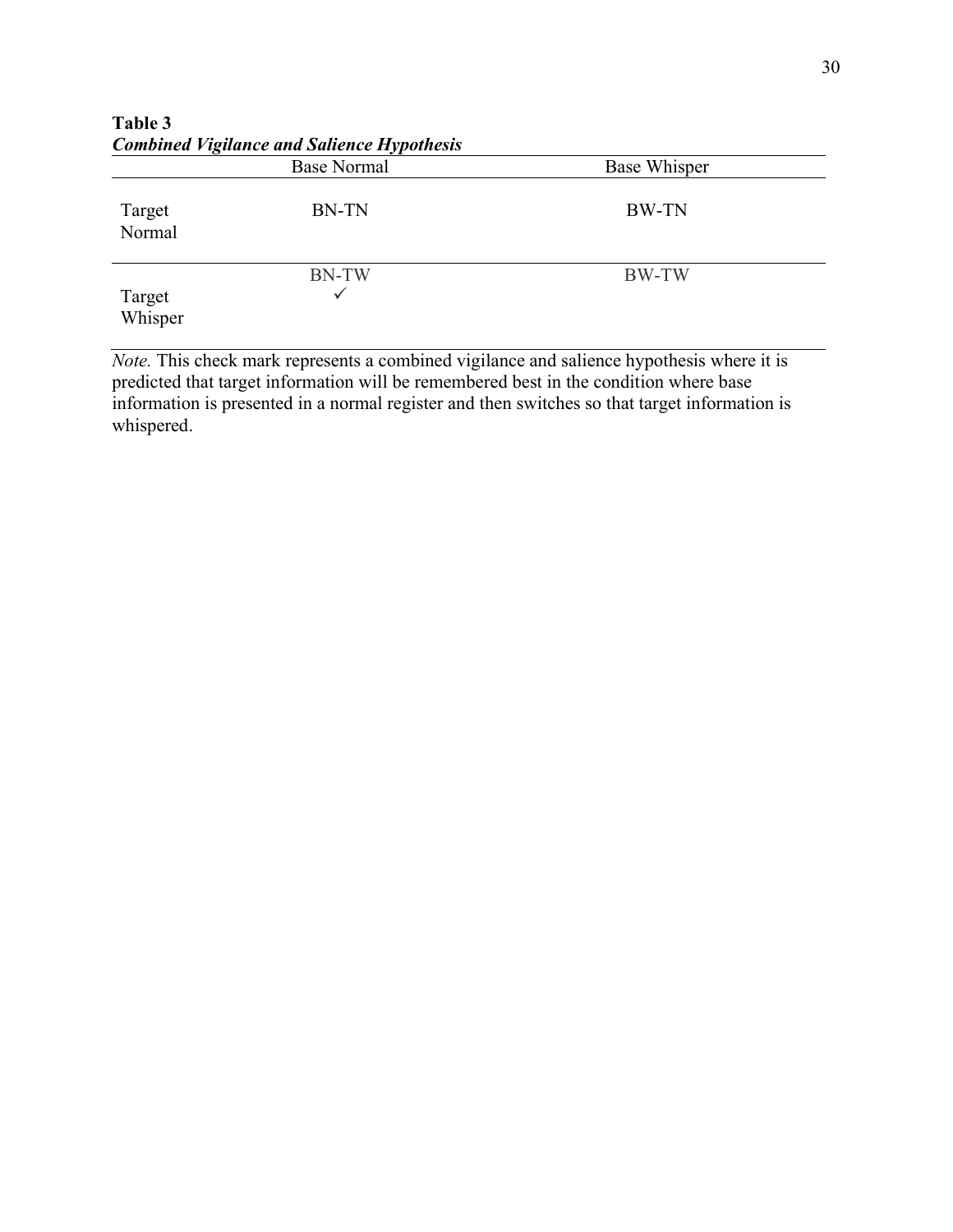

Figure 1 Percentage of Target Information Recalled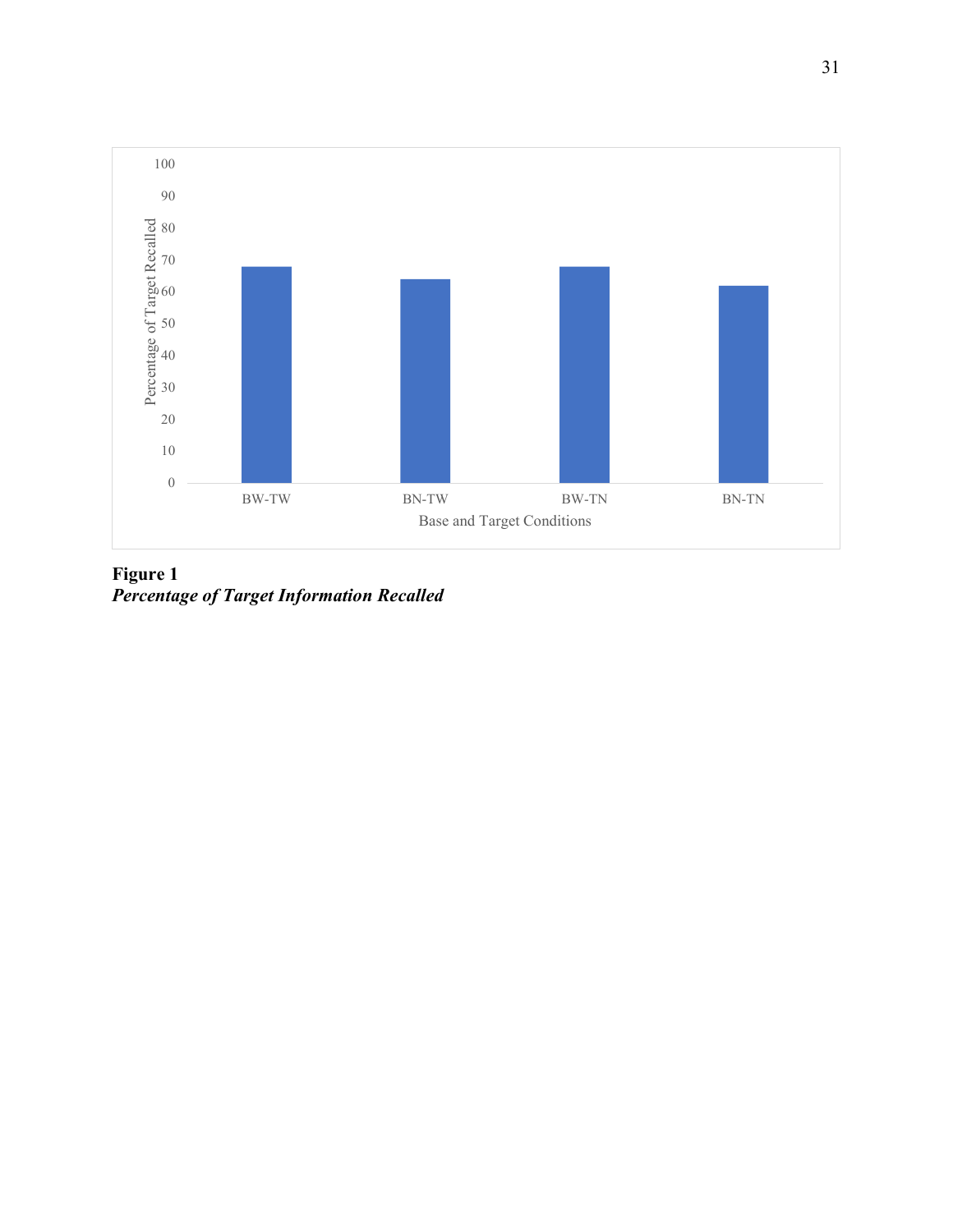

Figure 2 Percentage of Target Information Recalled by Age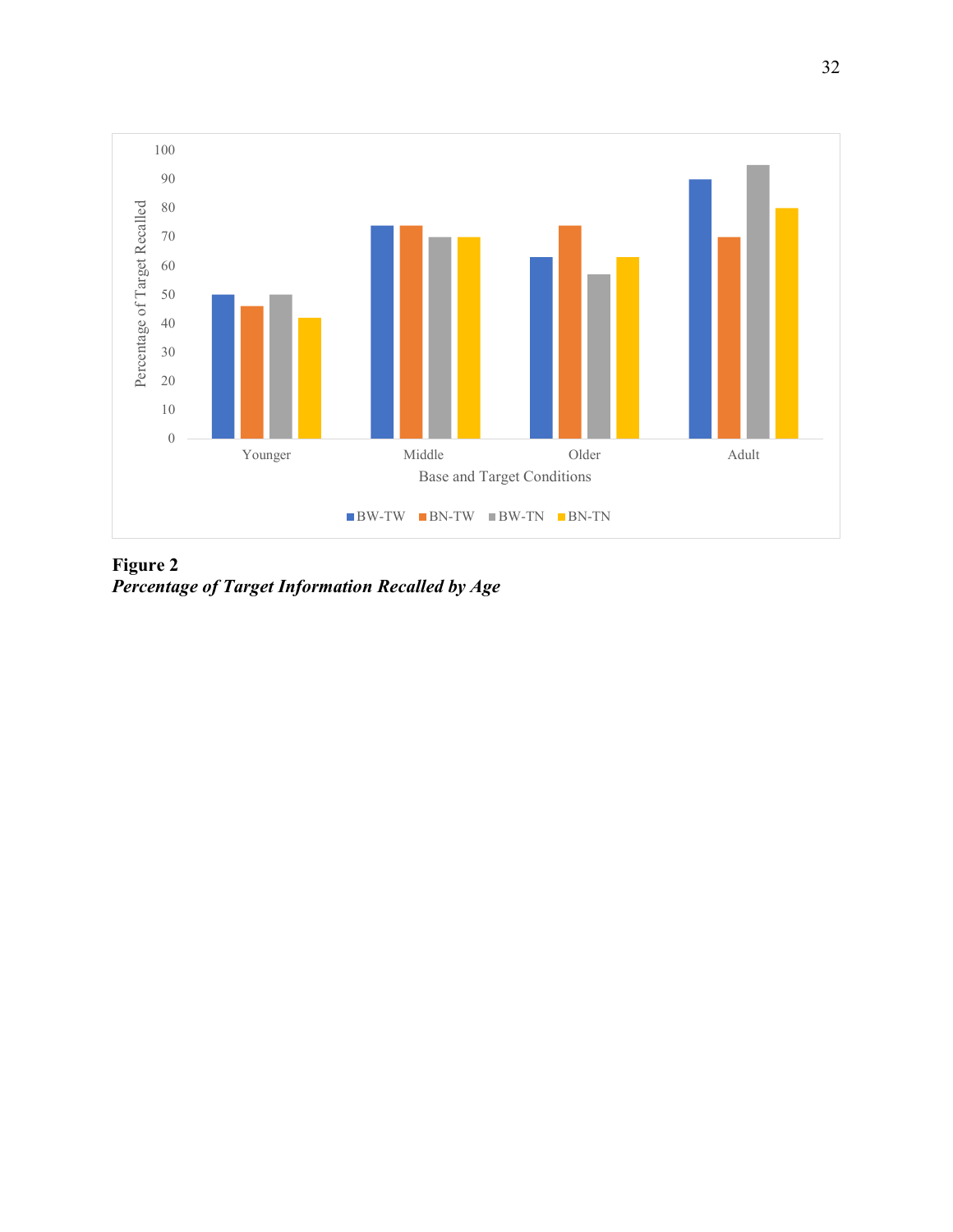### Appendices

#### Appendix A

#### Order 1

# Training Trials

Training Trial A

Person A: Hi my name is Holly.

Person B: Hi, my name is Tom.

Cued Recall Question: "This girl's name is Holly, what was that boy's name?"

Training Trial B

Person A: My favorite food is hamburgers

Person B: My favorite food is pizza.

Cued Recall Question: This boy's favorite food is pizza. What was that girl's favorite food?

### Test Trials

Scenario 1

Person A: Hi James! What are you doing out here?

Person B: Oh, Hi Richard! I am just standing out here looking at the clouds and enjoying the sunlight.

Person A: What will you do after that is done?

Person B: After that I might look at the flowers in the garden. The purple flowers are my favorite!\*

Person A: Wow, sounds fun I hope you enjoy your day outside!

Person B: Thanks!

Cued Recall Question: Which flowers did James say were his favorite?

Scenario 2

Person A: Hi Sam, did you have fun at recess?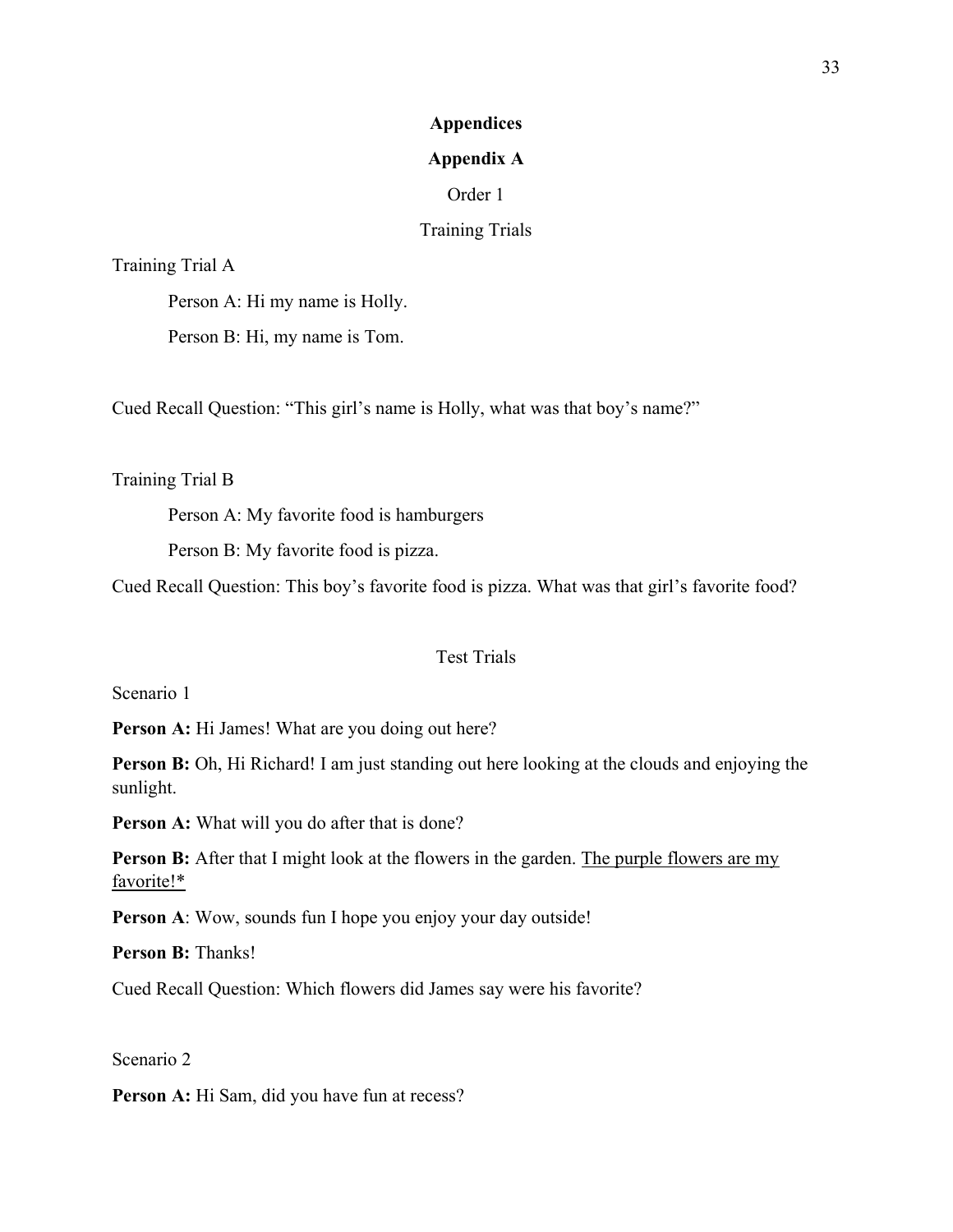Person B: Hi Tommy! I did have fun especially playing on the swings.

Person A: That sounds like fun! I think they have swings at the park too. Have you ever been there?

**Person B:** Yes, I have! My parents took me there once. <u>I learned to ride my bike at the park.</u>

Person A: That's so fun! I have to go now but I'll see you later.

Person B: Great! See you later.

Cued Recall Question: What did Sam do at the park?

Scenario 3

Person A: Hi Lola

Person B: Hi Molly, what are you going to do today?

Person A: Well because it's Friday, my mom is going to let me play with all of my toys!

Person B: That's really cool! Do you have a favorite toy?

Person A: Yes! My favorite one is the toy car. I put the toy car in the box.

Person B: That sounds fun! I hope you have a fun time playing.

Person A: Thank you. See you later!

Cued Recall Question: What does Molly put in the box?

Scenario 4

Person A: Anna Hey! What are you doing today?

Person B: Hi Sally, today I am going to tidy up my house and make it look nice.

Person A: That's awesome Anna! How do you plan to do that?

Person B: Well, I will wash the windows first, then I will take out the trash, and because the floor is dirty I'll clean that too. I'll use a broom to clean my floors.

Person A: Wow, well best of luck with your cleaning!

Person B: Thanks!

Cued Recall Question: What did Anna say she was going to use to clean her floors?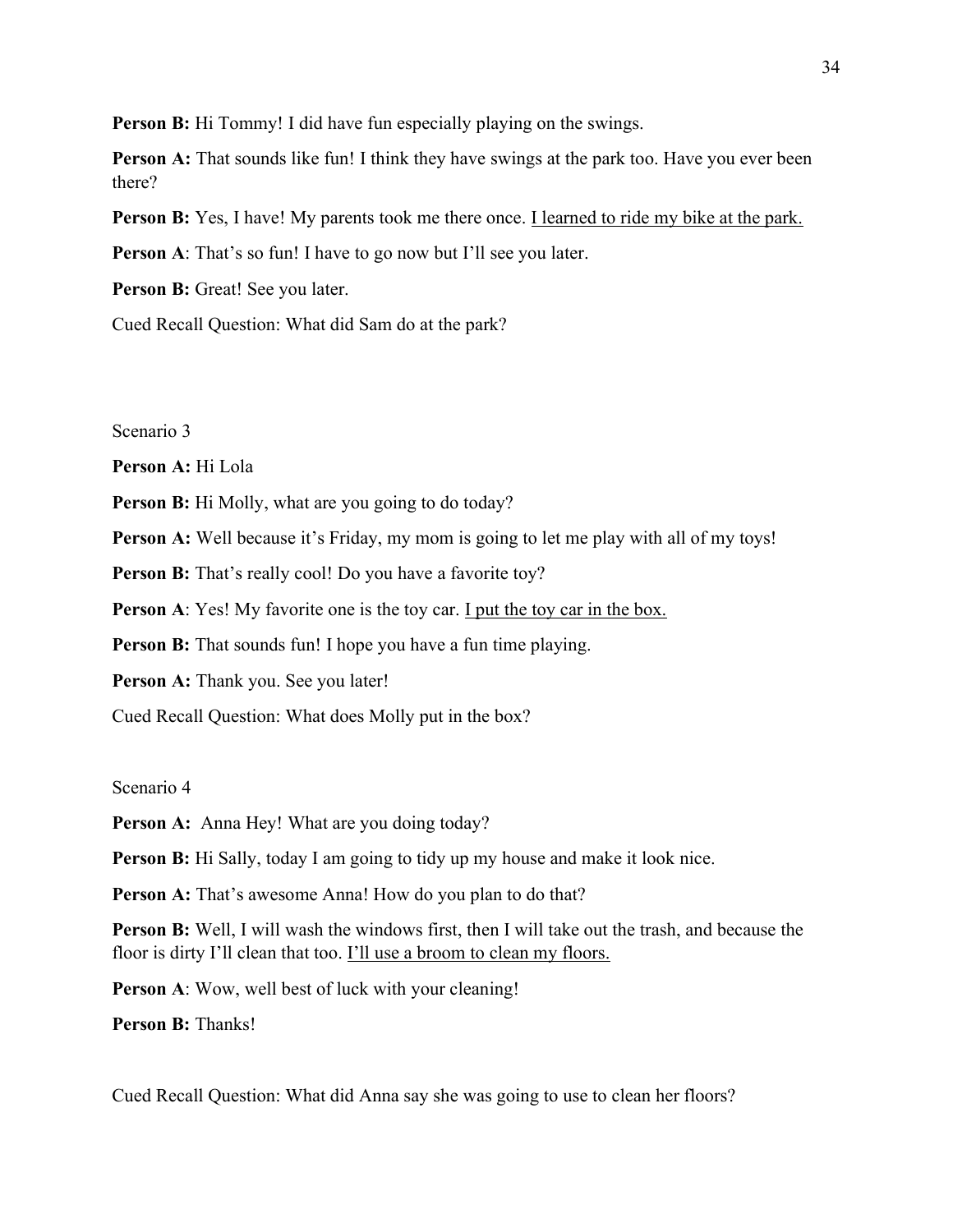## Order 2

### Training Trials

Training Trial A

Person A: Hi my name is Chad.

Person B: Hi, my name is Taylor.

Cued Recall Question: "This boy's name is Chad, what was that girl's name?"

Training Trial B

Person A: My favorite food is chicken nuggets

Person B: My favorite food is French Fries.

Cued Recall Question: This girl's favorite food is pizza. What was that boy's favorite food?

#### Test Trials

Scenario 1

Person A: Sam Hey! What are you doing today?

Person B: Hi Tommy, today I am going to tidy up my house and make it look nice.

Person A: That's awesome Sam! How do you plan to do that?

Person B: Well, I will wash the windows first, then I will take out the trash, and because the floor is dirty I'll clean that too. I'll use a broom to clean my floors.

Person A: Wow, well best of luck with your cleaning!

Person B: Thanks!

Cued Recall Question: What did Sam say he was going to use to clean his floors?

Scenario 2

Person A: Hi Lola! Where are you doing out here?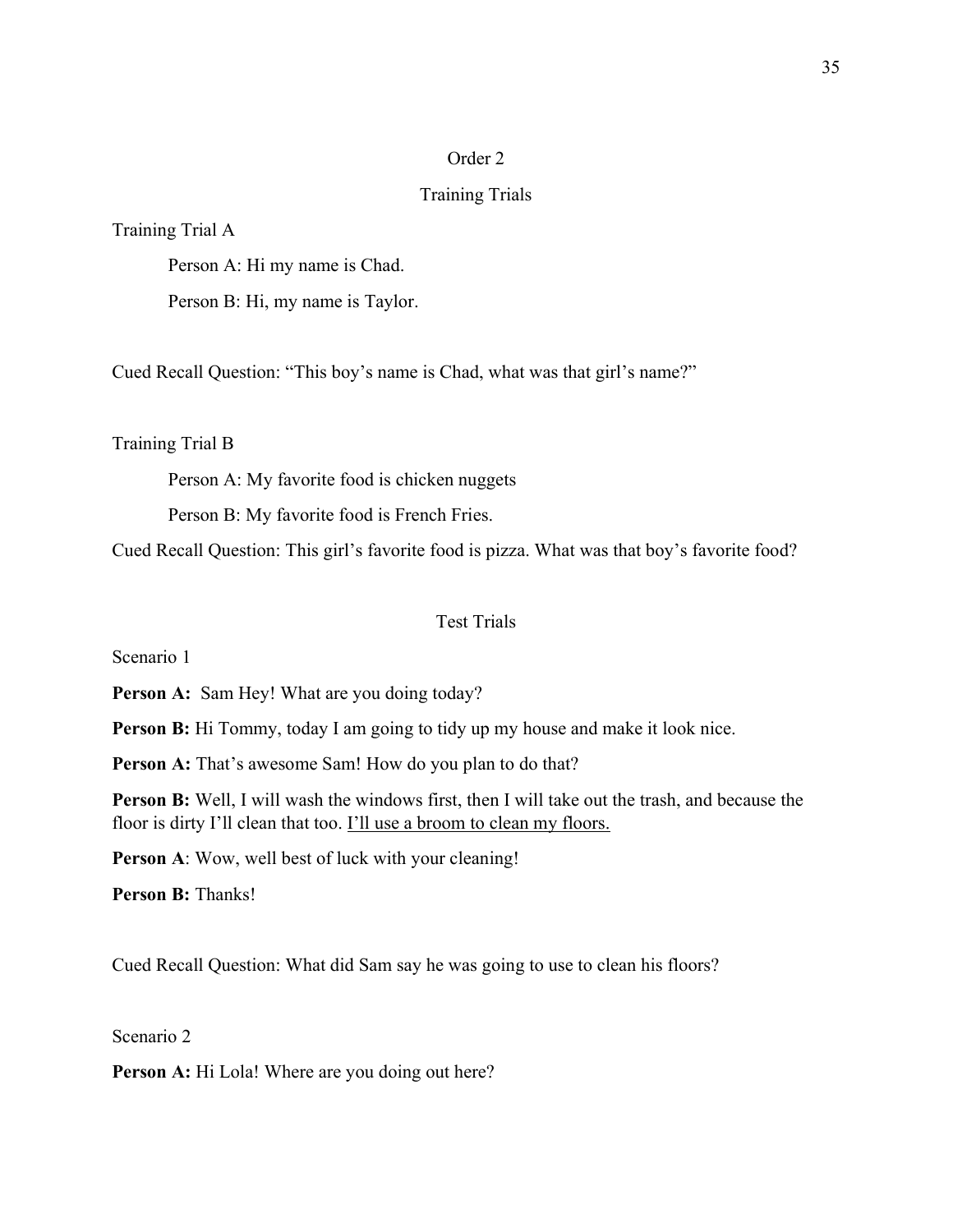Person B: Oh, Hi Molly! I am just standing out here looking at the clouds and enjoying the sunlight.

Person A: What will you do after that is done?

Person B: After that I might look at the flowers in the garden. The purple flowers are my favorite!

Person A: Wow, sounds fun I hope you enjoy your day outside!

Person B: Thanks!

Cued Recall Question: Which flowers did Lola say were her favorite?

Scenario 3

Person A: Hi Anna, did you have fun at recess?

Person B: Hi Sally! I did have fun especially playing on the swings.

Person A: That sounds like fun! I think they have swings at the park too. Have you ever been there?

Person B: Yes, I have! My parents took me there once. I learned to ride my bike at the park.

Person A: That's so fun! I have to go now but I'll see you later.

Person B: Great! See you later.

Cued Recall Question: What did Anna do at the park?

Scenario 4

Person A: Hi James

Person B: Hi Richard, what are you going to do today?

Person A: Well because it's Friday, my mom is going to let me play with all of my toys!

Person B: That's really cool! Do you have a favorite toy?

Person A: Yes! My favorite one is the toy car. I put the toy car in the box.

Person B: That sounds fun! I hope you have a fun time playing.

Person A: Thank you. See you later!

Cued Recall Question: What does Richard put in the box?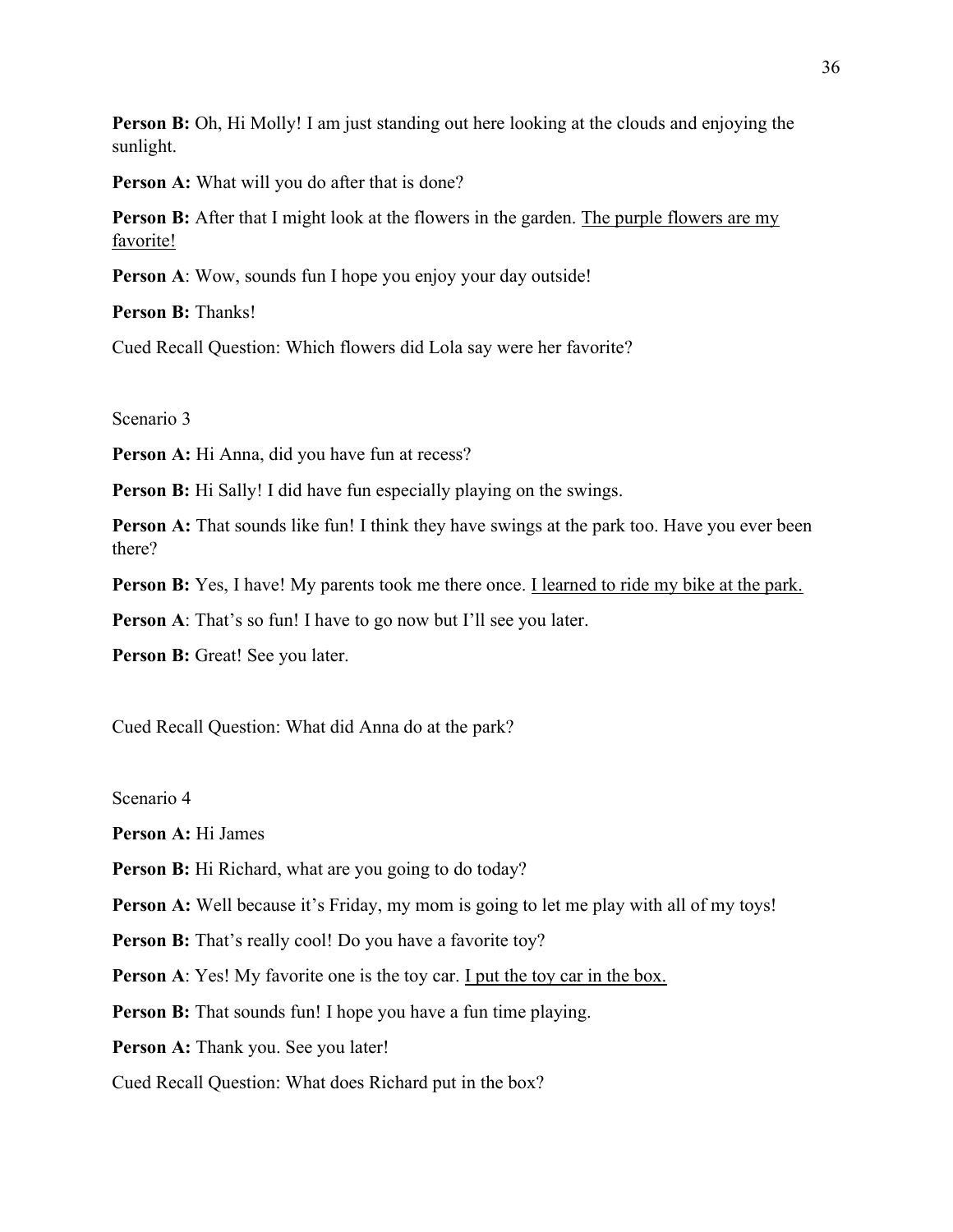\*Underlined sentences represent the target register sentence

# Appendix B

# Order 1

- A. Training Trials
	- BW-TW Holly and Tom
	- BN-TN Hamburger and Pizza
- B. Test Trials
	- BW-TW -Boys. Target info: Purple flowers
	- BN-TN Boys. Target info: Learned to ride bike
	- BW-TN Girls. Target info: Toy car in box
	- BN-TW Girls. Target info: Broom to clean

# Order 2

- A. Training Trials
	- BN-TN Chad and Taylor
	- BW-TW Chicken Nuggets and French Fries
- B. Test Trials
	- BW-TN Boys. Target info: Broom to clean
	- BN-TW- Girls. Target info: Purple Flowers
	- BW-TW- Girls. Target info: Learned to ride bike
	- $\bullet$  BN-TN Boys. Target info: Toy car in box